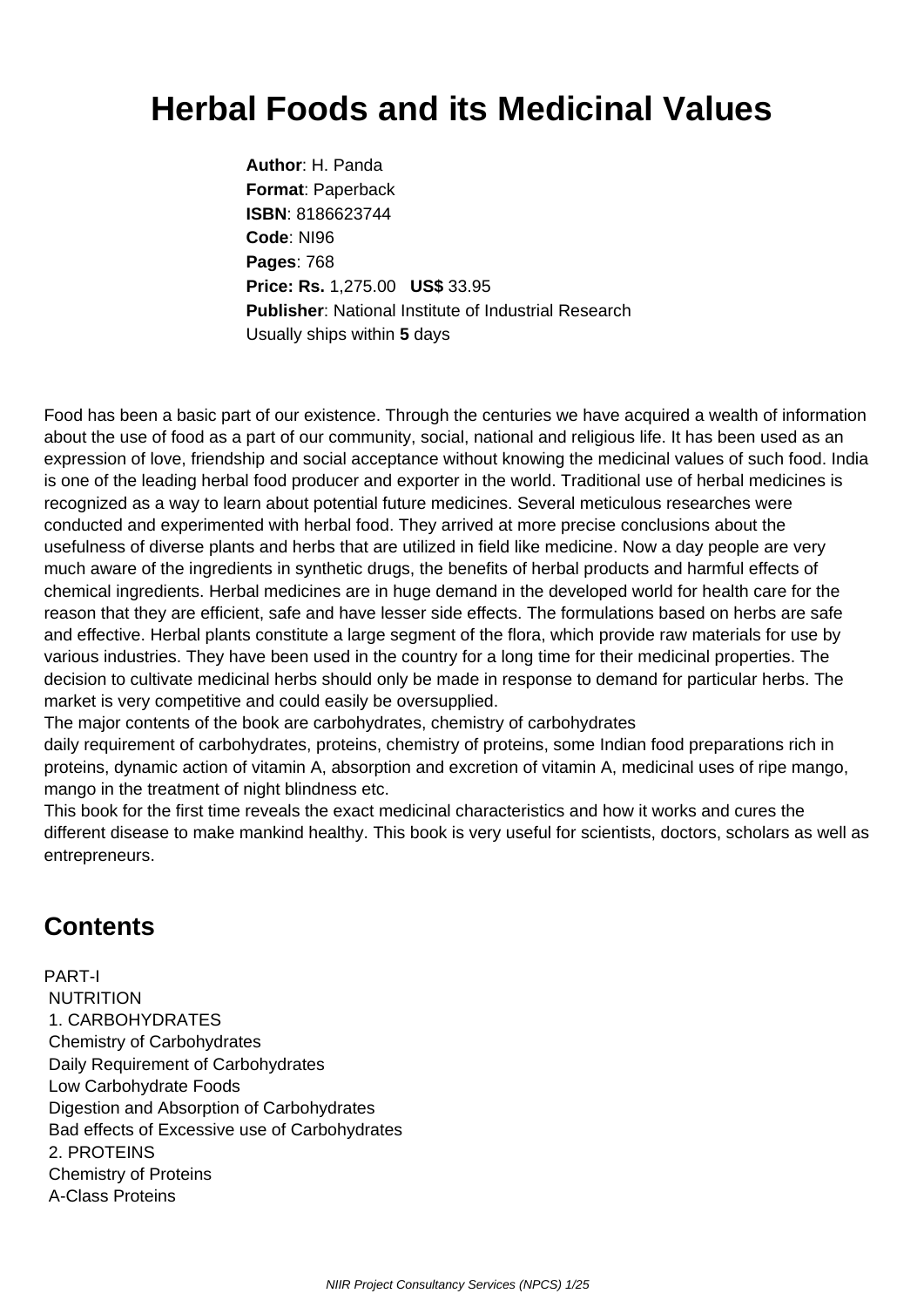Amino Acids Essential Amino Acids B-Class Proteins C-Class Proteins Foods Rich in A-Class Proteins Some Indian Food preparations Rich in Proteins Daily Requirement of Proteins Digestion and Absorption of Proteins Foods rich in Purine Bodies Foods free from Purine Bodies Nitrogen Balance in the Body How is Protein Deficiency Caused? How to Prevent and Cure Protein Deficiency Contra-indications of Proteins Clinical Indications of Proteins 3. FATS Fats Sources of Fats Digestion of Fats Absorption of Fats 4. MINERALS Minerals 5. CALCIUM Calcium-carbonate and Calcium-phosphate Foods Rich in Calcium (in mg. 100 g.) Daily Requirement (in mg.) Absorption and Excretion of Calcium Hypocalcaemia General Symptoms of Calcium Deficiency Symptoms of Calcium Deficiency in children Symptoms of Calcium Deficiency in Women More Calcium and Cancer Treatment of Calcium Deficiency General Symptoms of Hypercalcemia Indications of Calcium Theraphy 6. PHOSPHORUS Diseases Caused by Phosphorus Deficiency Phosphorus Patents 7. IRON Foods Rich in Iron: (in mg. per 100 g.) Daily Requirement Absorption and Excretion General Deficiency of Iron Signs and Symptoms of Iron Deficiency Iron Deficiency during Pregnancy and Childhood Effects of Iron Deficiency during Childhood Clinical Manifestations of Iron Deficiency How to Cure Iron Deficiency? Effects of Excessive use of Iron Iron Intoxication 8. POTASSIUM Foods Rich in Potassium (In mg. per 100 G.) Deficiency Signs and Symptoms of Potassium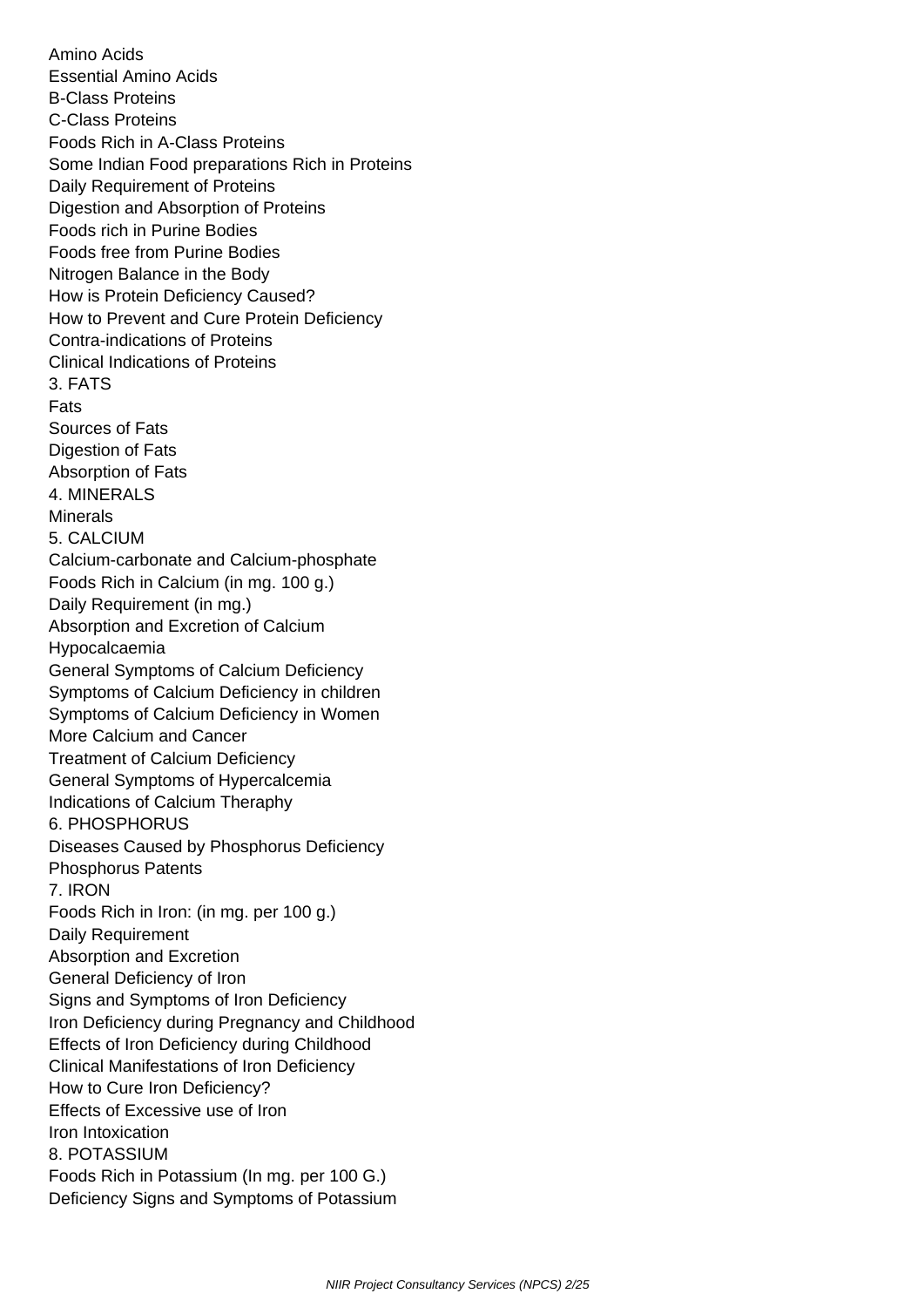9. SODIUM Sodium Phosphate Sodium Sulphate 10. IODINE 11. SULPHUR 12. MAGNESIUM 13. CHLORINE 14. MANGANESE 15. COPPER 16. FLUORINE 17. MOLYBDENUM 18. COBALT 19. SILICON 20. ZINC 21. VITAMINS Fat-Soluble-Vitamins 22. VITAMIN A Chemistry of Vitamin A Foods rich in Vitamin A Some Indian Food preparations rich in Vitamin A Daily requirement of Vitamin A Pharmacodynamic action of Vitamin A Absorption and excretion of Vitamin A Signs and symptoms of Vitamin A deficiency Clinical manifestations of Vitamin A Indications of Vitamin A Therapy (Preventive and Curative Some combined preparation of Vitamin A 23. VITAMIN D Pharmacodynamics of Vitamin D Chemistry of Vitamin D Foods rich in Vitamin D Daily Requirement of Vitamin D Signs and Symptoms of Vitamin D deficiency How to prevent and cure Vitamin D deficiency Indications of Vitamin D Therapy Hypervitaminosis D 24. VITAMIN E Chemistry of Vitamin E Foods rich in Vitamin E Daily requirement of Vitamin E Pharmacodynamic action of Vitamin E Absorption and Excretion of Vitamin E Signs and Symptoms of Vitamin E deficiency Clinical manifestations of Vitamin E Dr. Gross, Method to Control Infertility Male Fertility Routine Approach to all Cases The Preconceptional Profertility Regimen Antenatal Routine in Secondary Sterility **Results**  Previous Anencephalics and Foetal Abnormality Patent preparations of Vitamin E Some rare indications of Vitamin E and A combination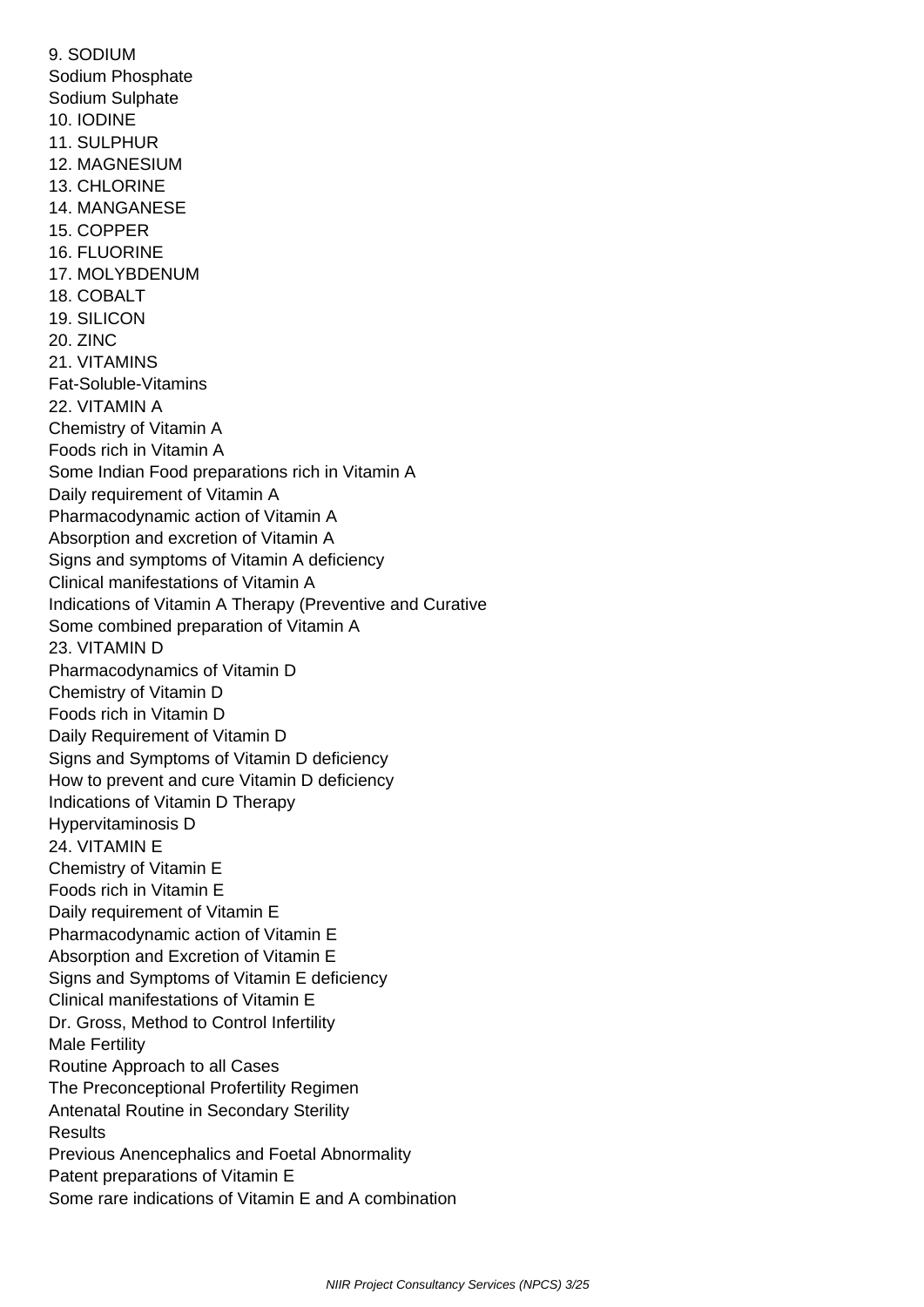Biochemic remedies and Vitamin E absorption 25. WATER-SOLUBLE VITAMINS 26. VITAMIN B-COMPLEX GROUP 27. VITAMIN B1 (THIAMINE OR ANEURINE HYDROCHLORIDE) Chemistry of Vitamin B1 Foods rich in vitamin B1 (in mcg. per 100 g.) Daily requirement of Vitamin B1 Pharmacodynamic action of Vitamin B1 2. Absorption and Excretion of Vitamin B1 Signs and Symptoms of Vitamin B1 Deficiency Clinical Manifestations of Vitamin B1 Indications of vitamin B1 Therapy Dosage 28. VITAMIN B2 (RIBOFLAVINE) Chemistry of Vitamin B2 Foods rich in Vitamin B2 (in mg. per 100 gr.) Daily requirement of Vitamin B2 Pharmacodynamic action of Vitamin B2 Absorption and Excretion of Vitamin B2 Signs and Symptoms of Vitamin B2 Deficiency Indications of Vitamin B2 Therapy 29. VITAMIN B6 (PYRIDOXINE HYDROCHLORIDE, ADERMIN) Chemistry of Vitamin B6 Foods rich in Vitamin B6 Daily requirement of vitamin B6 Pharmacodynamic action of Vitamin B6 Absorption and excretion of Vitamin B6 Signs and Symptoms of Vitamin B6 Deficiency Clinical manifestations of Vitamin B6 30. VITAMIN B12 (CYANOCOBALMIN) Chemistry of Vitamin B12 Foods Rich in Vitamin B12 (Mcg. Per Gramme) Daily requirement of Vitamin B12 Pharmacodynamics of Vitamin B12 Absorption and Excretion of Vitamin B12 Signs and Symptoms of Vitamins B12 deficiency Indications of Vitamin B12 therapy 31. FOLIC ACID (PTEROYLGLTUAMIC ACID PGA) Chemistry of Folic Acid Foods rich in Folic Acid Daily requirement of Folic Acid Pharmacodynamic Action of Folic Acid Absorption and Excretion of Folic Acid Signs and Symptoms of Folic Acid 32. NICOTINIC ACID (NIACIN) Chemistry of Nicotinic acid Foods rich in Nicoinic Acid Daily requirement of Nicotinic Acid Pharmacodynamic Action of Nicotinic Acid Absorption and Excretion of Nicotinic Acid Signs and Symptoms of Nicotinic Acid Deficiency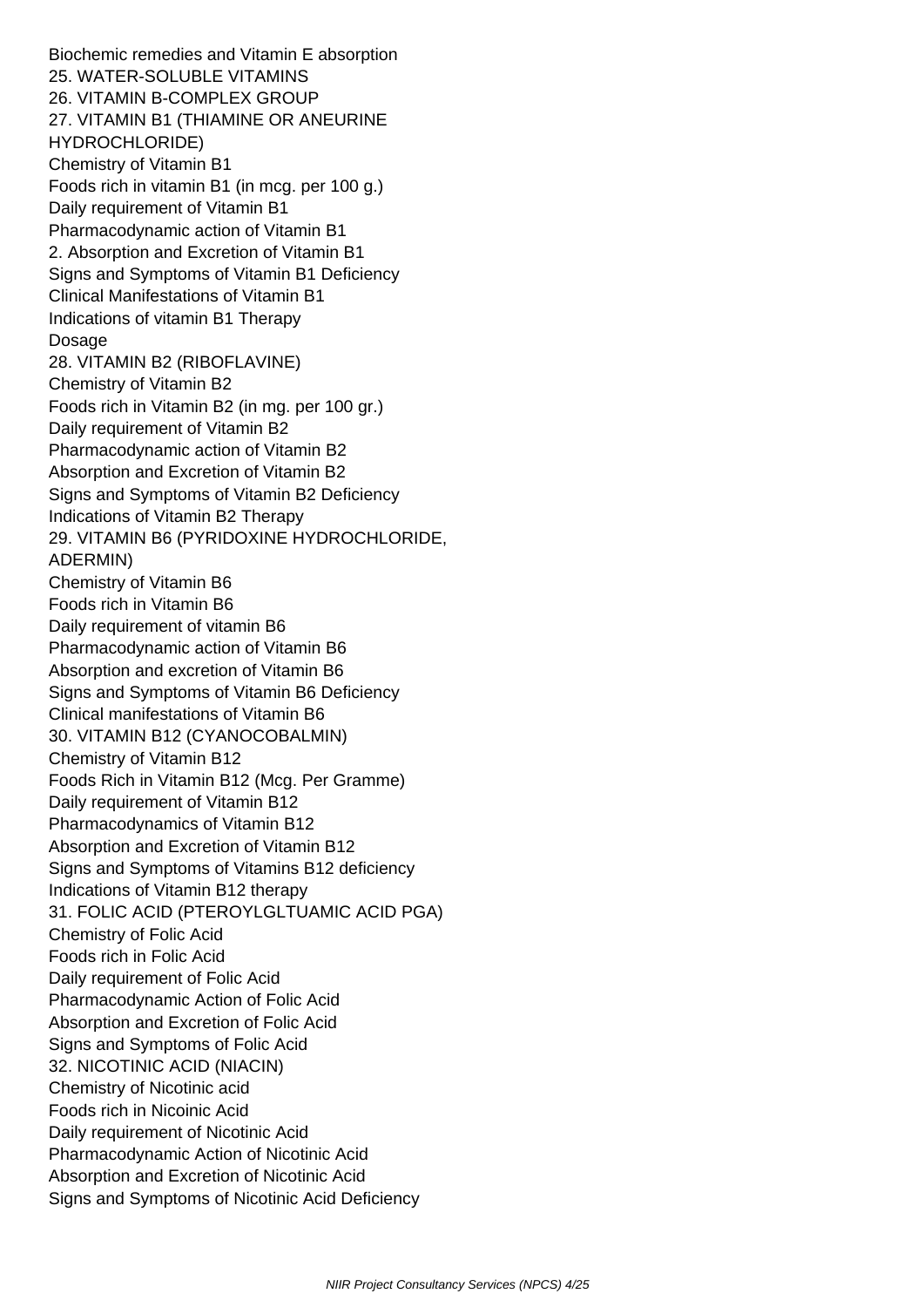Clinical Manifestations of Nicotinic Acid 3. Hartnup's Disease (Hereditary Pellagra) How to Cure Nicotinic Acid Deficiency Indications of Nicotinic Acid Therapy Patents of Nicotinic Acid 33. PANTOTHENIC ACID (P.A.) Chemistry of P.A. Foods rich in P.A. Daily requirement of P.A. Pharmocodynamic Action of P.A. Absorption and Excretion of P.A. Signs and Symptoms of P.A. deficiency Clinical Manifestations of P.A. 34. LECITHIN Lecithin Content of Various Substances in per cent 35. CHOLINE Foods rich in Choline Daily requirement of Choline Signs and Symptoms of Choline Deficiency Indications of Choline Therapy 36. INOSITOL 37. METHIONINE 38. BIOTIN Para-Aminobenzoic Acid 39. VITAMIN C (ASCORBIC ACID) Chemistry of Vitamin C Foods rich in Vitamin C (in mg./l00 g.) Daily requirement of Vitamin C Pharmacodynamic action of Vitamin C Absorption and Excretion of Vitamin C Signs and Symptoms of Vitamin C deficiency Deficiency of Vitamin C in Children How to prevent and cure Vitamin C deficiency Clinical manifestations of Vitamin C Indications of Vitamin C Therapy 40. VITAMIN K (ACETOMENAPHTHONE) Chemistry of Vitamin K Foods rich in Vitamin K Signs and Symptoms of Vitamin K deficiency Indications of Vitamin K Therapy 41. LAXOFLAVIN 42. VITAMIN P (BIOFLAVONOIDS) 43. REASONS FOR VITAMIN DEFICIENCY IN GENERAL 1. Diminished intake 2. Increased Requirement 3. Poor Absorption 4. Defective Utilization or Storage 5. Increased Excretion 44. B COMPLEX AND MULTI-VITAMIN PREPARATIONS OF GREAT USE 45. ENZYMES Animal Enzymes Vegetable Enzymes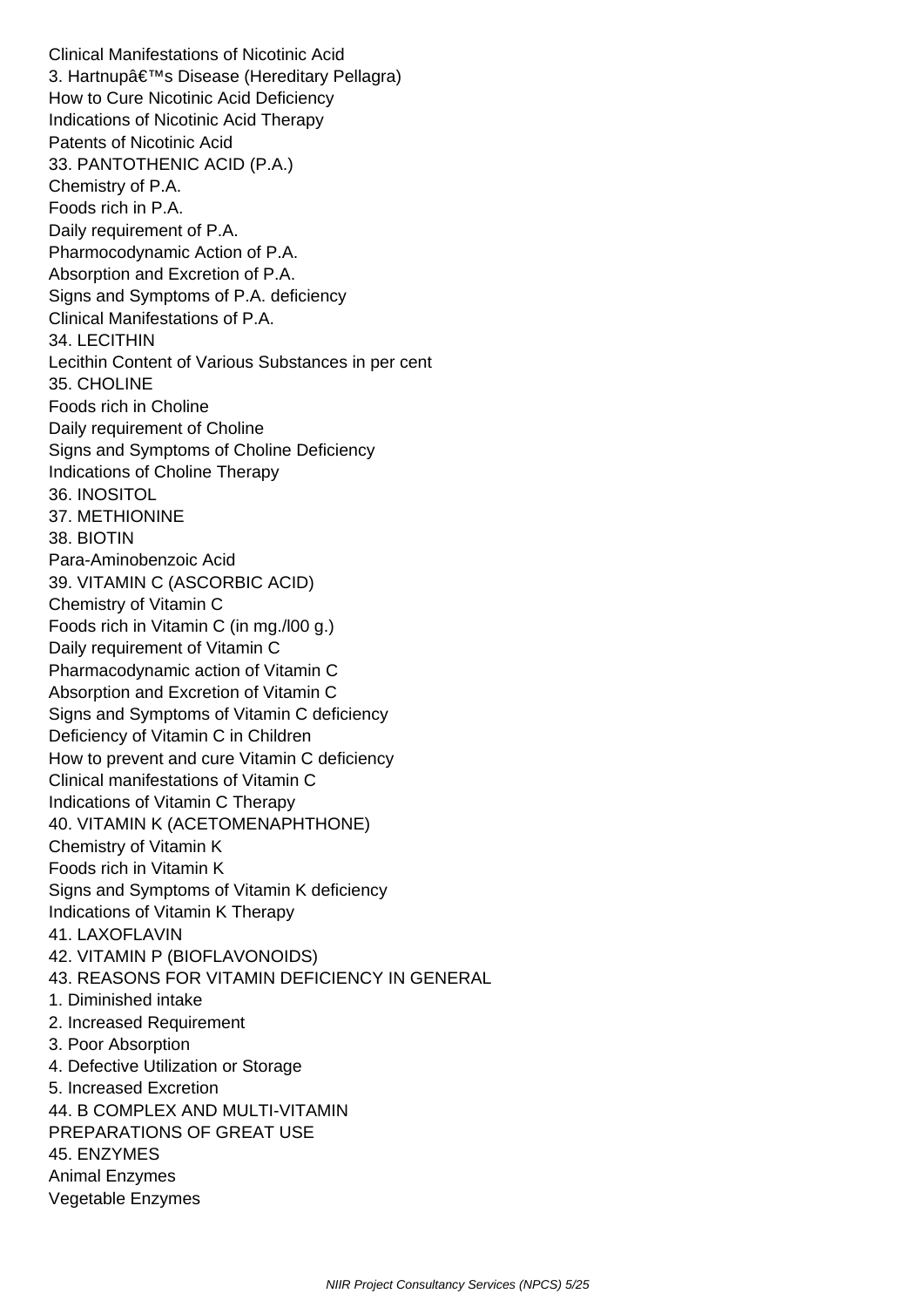Indications of enzyme Therapy Gastro-Entropathy Pancreopathy Cholepathy and Hepatopathy PART-II FOODS 46. FRUITS **Fruits**  Chemical Analysis of Fruits Nutritive and Medicinal Value of Fruits Effects of fruits on various systems of body 47. APPLE Food Value per 100 g. approximately Physiopharmacology and Therapeutics Apple and Gastro-Intestinal Diseases Stomach Diseases How to prepare unfermented apple juice How to prepare apple-cider How to prepare Apple-cider Vinegar Uses Leaves Bark 48. APRICOT Food Value per 100 g. approximately Physiopharmacology and Therapeutics Leaves Roots 49. BANANA Food Value per 100 g. approximately: (one medium size) Physiopharmacology and Therapeutics Seeds Method of use Flower Stem Banana as a tonic-food Banana as a medicine in Gastro-intestinal Disorders Banana as an ideal-food in infections Banana in Diabetes and Obesity Banana in Heart, Kidney and Liver diseases Banana in Lung diseases Peel Banana Flower Stem Leaves 50. BULLOCKS - HEART Food Value per 100 g. approximately Physiopharmacology and Therapeutics Seeds Leaves **Bark**  51. BREAD FRUIT Food Value per 100 g. approximately Physiopharmacology and Therapeutics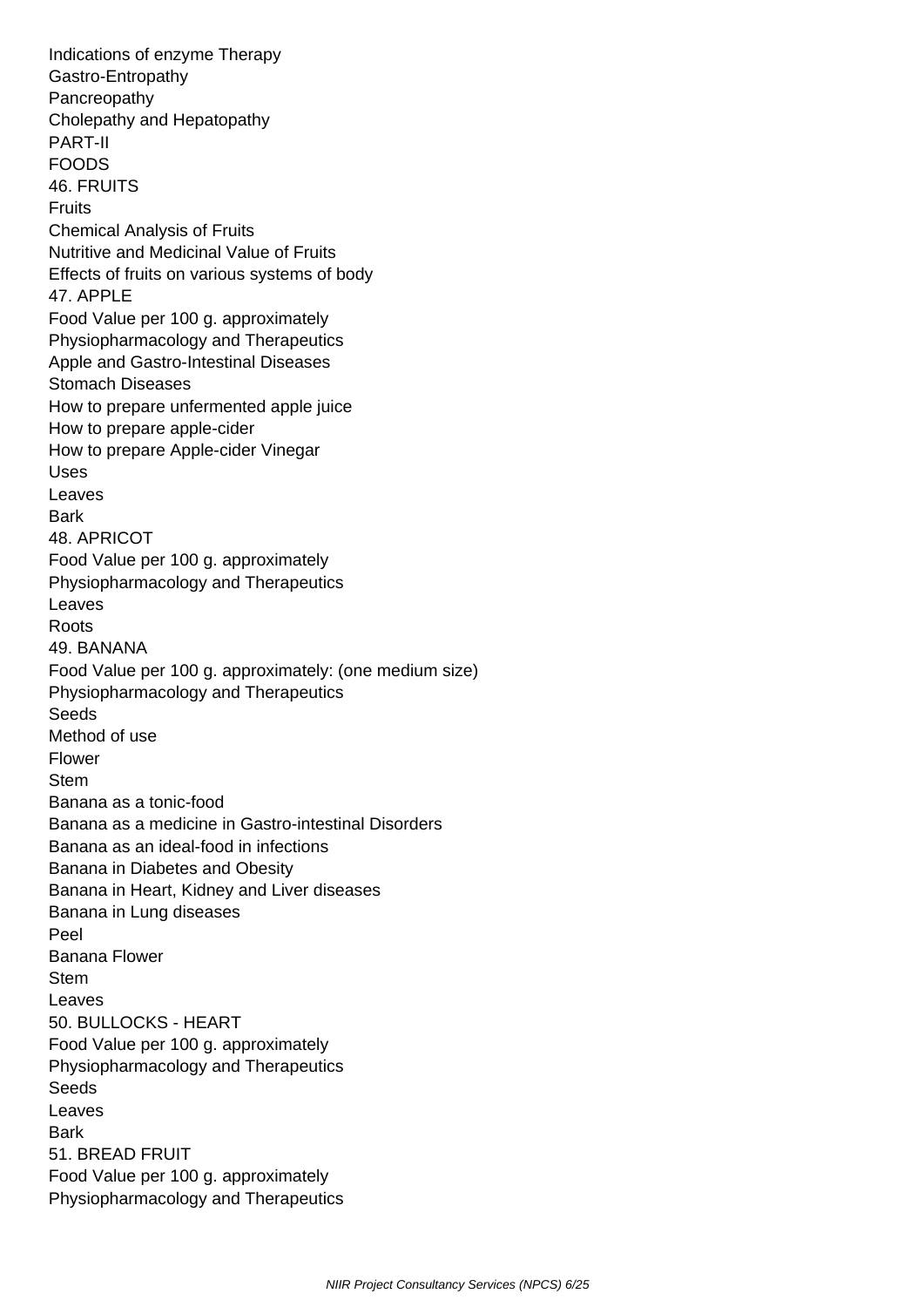52. CASHEW - FRUIT Food Value per 100 g. approximately Physiopharmacology and Therapeutics Cashew-apple Juice Cashew-apple Syrup Cashew-apple Jam Cashew-apple Candy Cashew Wine 53. CHERRIES Food Value per 100 g. approximately Physiopharmacology and Therapeutics 54. CUSTARD-APPLE Food Values per 100 g. approximately Physiopharmacology and Therapeutics Seeds Leaves 55. CURRANTS Food Value per 100 g. approximately Physiopharmacology and Therapeutics 56. DATES Food Value per 100 g. approximately Physiopharmacology and Therapeutics Seeds 57. FIGS Food Value per 100 g. approximately Physiopharmacology and Therapeutics Leaves 58. CLUSTER-FIGS Physiopharmacology and Therapeutics Leaves Bark Sap 59. GRAPES Food Value per 100 g. approximately Physiopharmacology and Therapeutics Seeds Leaves **Bark**  How to prepare and preserve grape-juice How to make good quality wines Chemical Composition of wine Uses of wine Dangers of wine drinking After-effects of various alcoholic beverages Wine Gin Whisky Brandy Rum Beer Effect of alcohol on gravid uterus How to stop drinking alcohol 60. GUAVA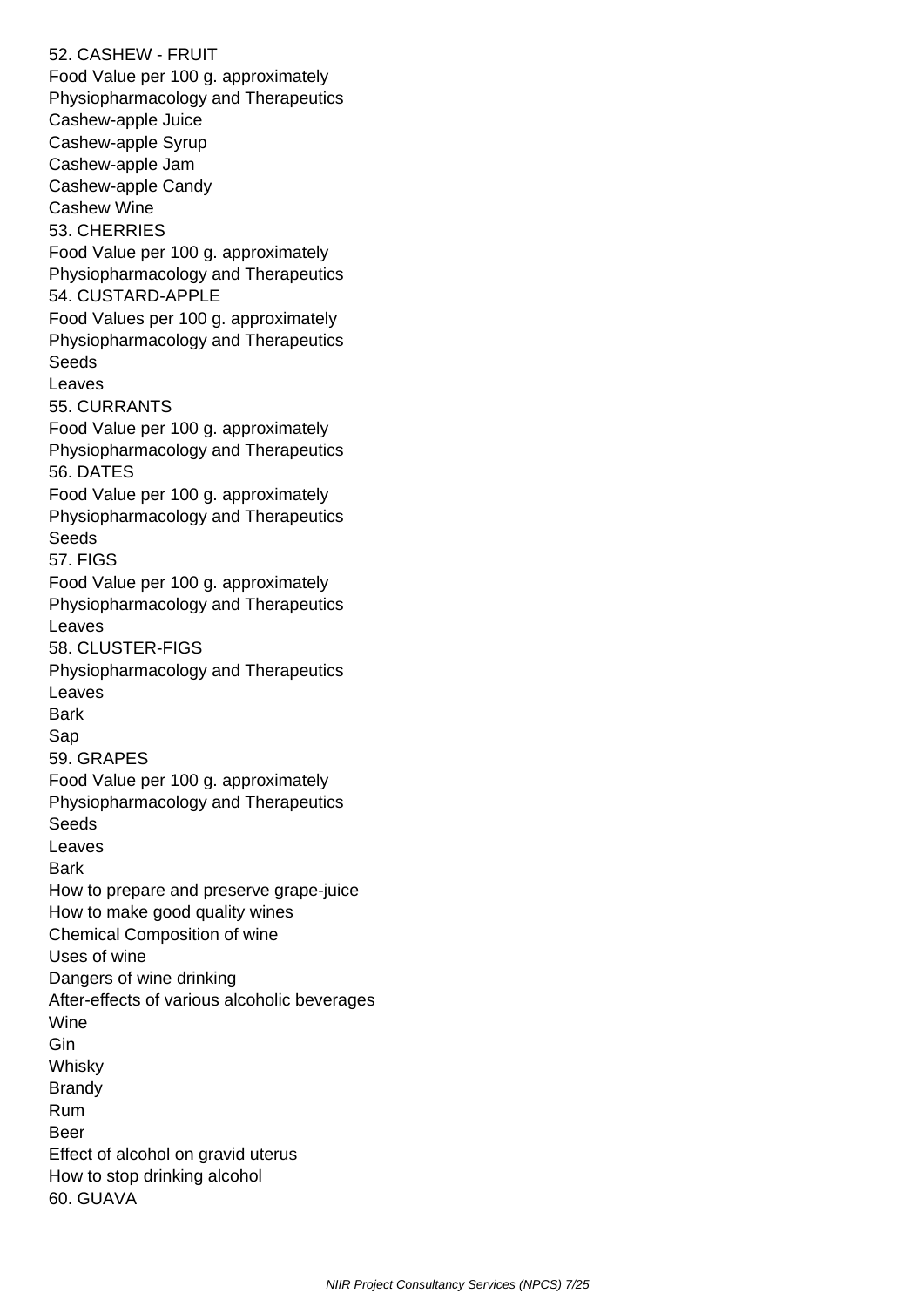Food Value per 100 g. approximately Physiopharmacology and Therapeutics Leaves **Bark**  Flowers How to make Guava-jelly 61. JACK-FRUIT Food Value per 100 g. approximately Physiopharmacology and Therapeutics Leaves Sap Wood Jack-fruit Nectar Jack-fruit Jelly 62. JAMBUL FRUIT Food Value per 100 g. approximately Physiopharmacology and Therapeutics Leaves Bark **Seeds**  63. CITRUS FRUITS 64. LIME Food Value per 100 g. approximately Physiopharmacology and Therapeutics Lime-Peel: (Lemonis corter, B.P.) Oil of Lemon: (Oleum-Limonis, B.P.) Leaves Seeds How to prepare and preserve Lime-juice How to prepare lime-barley water Lime in vinegar 65. GRAPE-FRUIT Food Value per 100 g. approximately 66. POMELO Food Value per 100 g. approximately Physiopharmacology and Therapeutics Peel **Seeds**  Leaves 67. ORANGE Food Value per 100 g. approximately Physiopharmacology and Therapeutics Orange juice in Sports and hard labour Peel Flowers How to make orange-squash How to prepare orange-marmalade 68. BITTER-ORANGE Food Value per 100 g. approximately Physiopharmacology and Therapeutics Peel Orange-Oil Orange-Flowers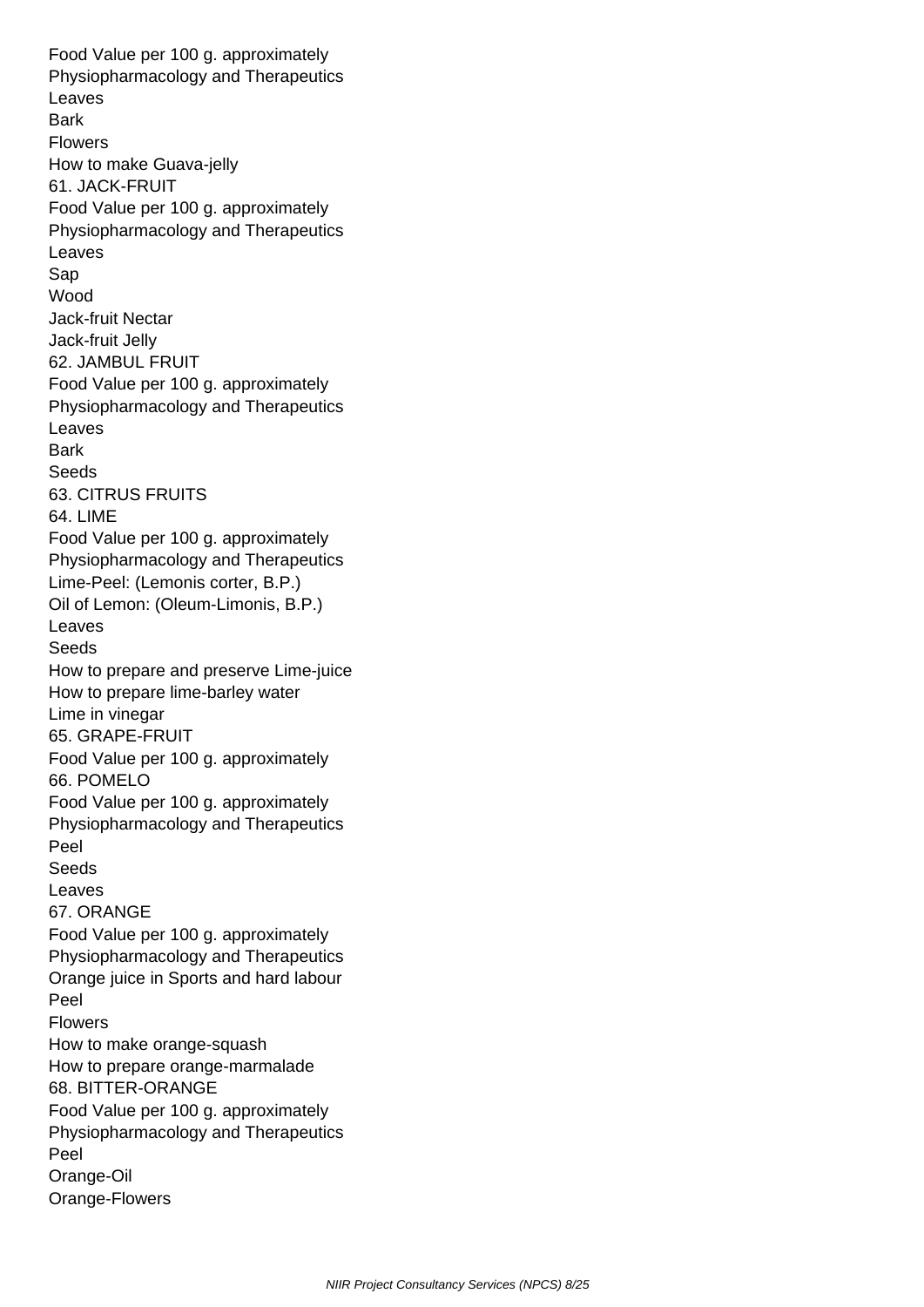69. SWEET-ORANGE 70. GIANT- LEMON OR CITRON Food Value per 100 g. approximately Physiopharmacology and Therapeutics Seeds 71. LOQUAT 72. MANGO Food value per 100 g. approximately Physiopharmacology and Therapeutics Green Mango Medicinal Uses of Green Mango Sap Peel Mango pickle Preparation method Mango Chutney Method of preparation Mango Chutney (Sweet) Method of preparation Why mango-pickle gets spoiled? Uses of Mango pickle Ripe-Mango How to Prevent the Spoilage of Mangoes Medicinal Uses of Ripe Mango Mango in the Treatment of Night Blindness Mangoes in the Prevention of Infections Seed Leaves Flowers Bark Gum Mango Squash Mango Preserve Mango Leather: (Aam-papad) 73. WATER-MELON Food Value per 100 g. approximately Physiopharmacology and Therapeutics Water-melon as a Beauty Aid Seeds 74. MUSKMELON Peel **Seeds**  75. PALMYRA Food Value per 100 g. approximately Physiopharmacology and Therapeutics Roots 76. PAPAYA Food Value per 100 g. approximately Physiopharmacology and Therapeutics Ripe Fruit Seeds Leaves Root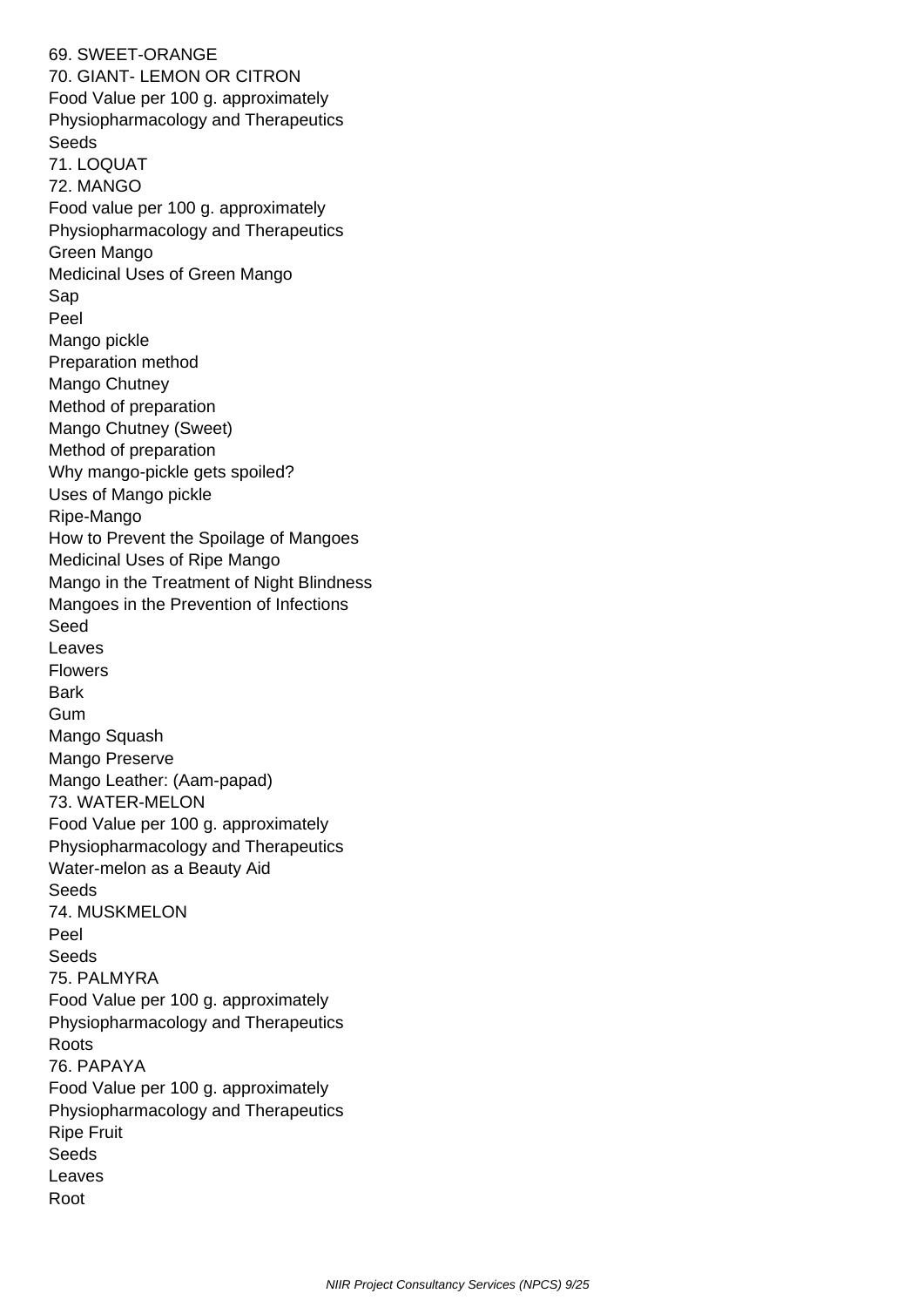77. PASSION FRUITS Food Value per 100 g. approximately Physiopharmacology and Therapeutics 78. PEACH Food Value per 100 g. approximately Physiopharmacology and Therapeutics 79. PEAR Food Value per 100 g. approximately Physiopharmacology and Therapeutics 80. PEAR-AVACADO 81. PINEAPPLE A. Cosmosms Food Value per 100 g. approximately Physiopharmacology and Therapeutics How to Prepare Pineapple Juice Pineapple Jam 82. PLUMS Food Value per 100 g. approximately Physiopharmacology and Therapeutics 83. POMEGRANATE Food Value per 100 g. approximately Physiopharmacology and Therapeutics Sour Pomegranate Seeds Rind: or Granati Fructi Cortex. B.P.C. Flowers Leaves Bark 84. RASPBERRY Food Value per 100 g. approximately Physiopharmacology and Therapeutics 85. STRAWBERRY Food Value for 100 g. approximately Physiopharmacology and Therapeutics 86. TOMATO OR LOVE APPLE Food Value per 100 g. approximately Physiopharmacology and Therapeutics Raw Tomato Ripe Tomato Leaves How to prepare Tomato Juice at Home and Preserve It Tomato Ketchup Method of Preparation How to Grow Good Tomatoes at Home Garden Pests and Diseases of Tomato Control of the Pest **Discuses**  Septoria 87. TODDY PALM-FRUIT Physiopharmacology and Therapeutics 88. WOOD-APPLE Food Value per 100 g. approximately Physiopharmacology and Therapeutics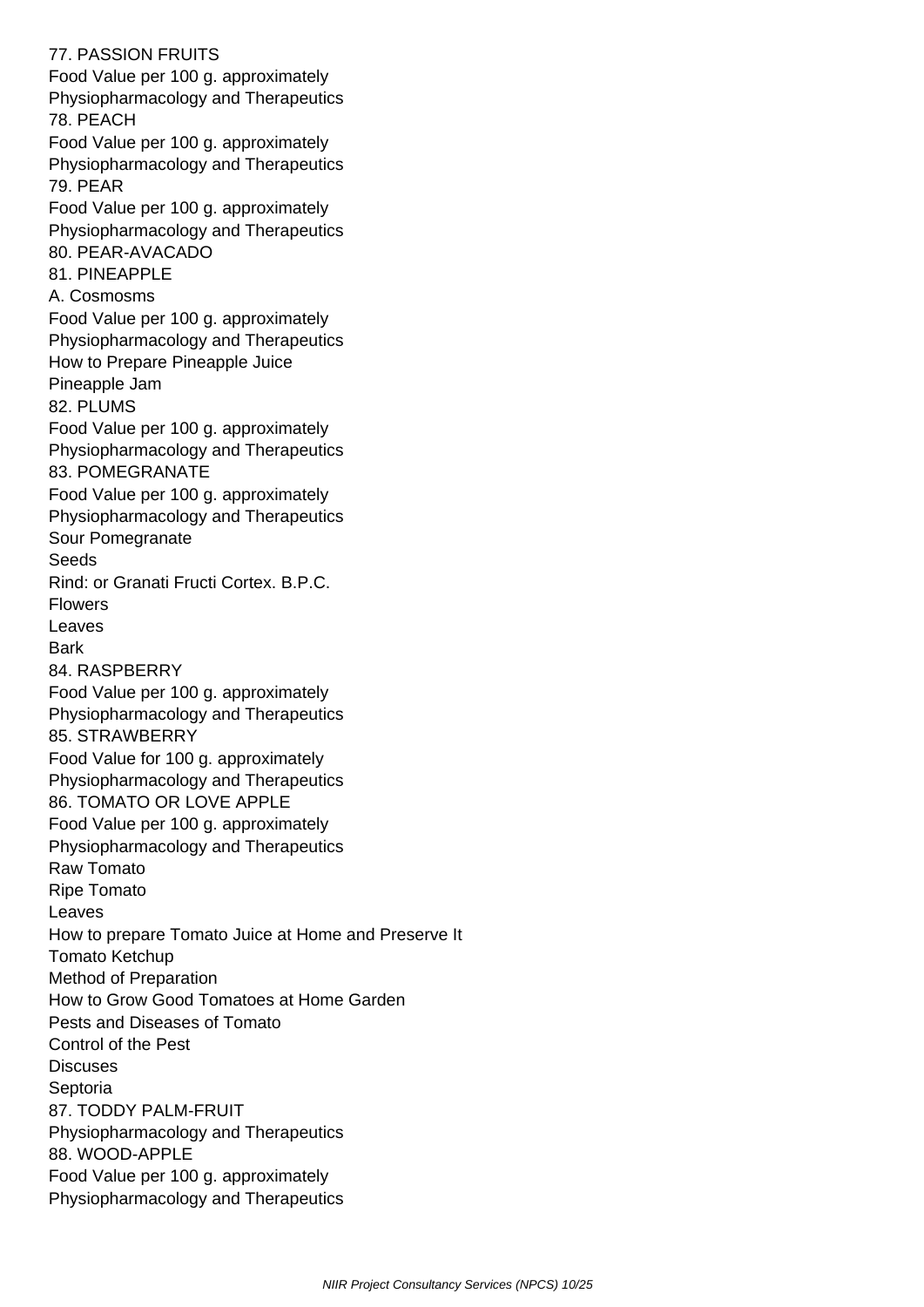Leaves Sap 89. ZIZYPHUS Food Value per 100 g. approximately Physiopharmacology and Therapeutics Leaves Seeds **Bark**  PART-III MISCELLANEOUS FRU 90. LITCHI Leaves Seed 91. MANGOSTEEN 92. MULBERRY 93. LANGSAT 94. FOX-BERRY 95. KAMRAKH 96. BELAMBOO 97. SAPOTA Chemical composition 98. PHALSA 99. PRUNS Leaves 100. QUINCE Quince-Seeds: Behi-dana: (Urdu, Hindi). PART-IV LEAFY AND NON-LEAFY VEGES Carbohydrates in Vegetables Proteins in Vegetables Fats in Vegetables Minerals in Vegetables Vitamins in Vegetables Fibres in Vegetables Hormones in Vegetables Pectin in Vegetables Nitrogen in Vegetables The magic Chlorophyll in Vegetables What is Chlorophyll What is the Function of Chlorophyll Some Golden Tips about eating Vegetables How to keep your Vegetables Fresh 101. AGATHI Food Value per 100 g. approximately Physiopharmacology and Therapeutics Fruits and Flowers Root 102. ALTERNANTHERA SESSILIS Root 103. AMARANTH Food Value per 100 g. approximately Physiopharmacology and Therapeutics Seeds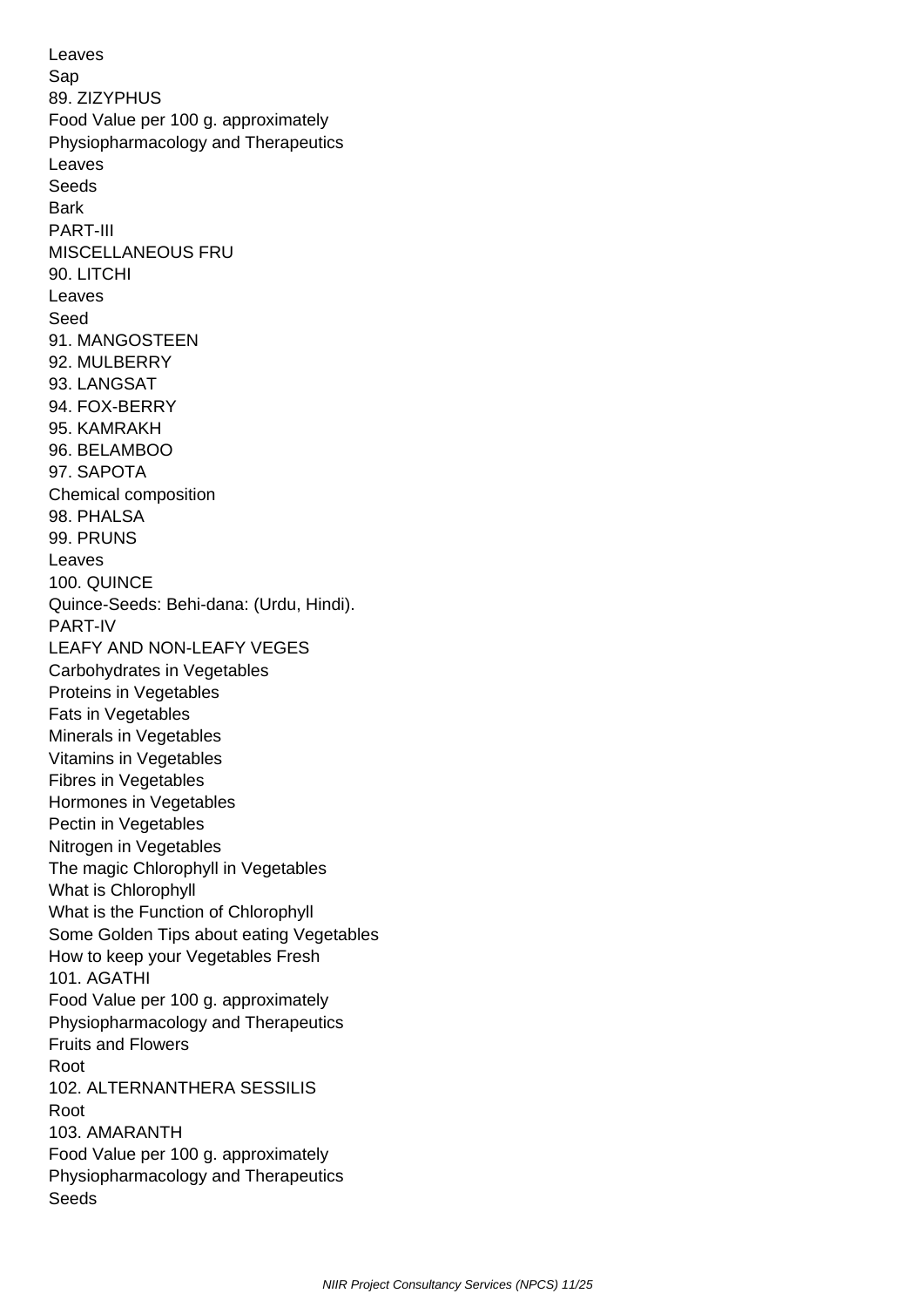104. AMARANTHUS SPINOSUS 105. AMARANTHUS VIRIDUS 106. AMARANTHUS POLYGAMUS 107. BAMBOO Food Value per 100 g. approximately Physiopharmacology and Therapeutics Bamboo Candy Bamboo Chutney (Sweet) Canning of Bamboo in Syrup Canning of Bamboo in Brine Canning of bamboo in curried Vegetables 108. BAMBOO MANNA Ingredients: Uses Dose 109. BATHUA LEAVES Food Value per 100 g. approximately Physiopharmacology and Therapeutics **Seeds**  110. BENGAL GARM LEAVES Food Value per 100 g. approximately Physiopharmacology and Therapeutics 111. BITTER SWEET Food Value per 100 g. approximately Physiopharmacology and Therapeutics Berries 112. BRUSSEL SPROUT Food Value per 100 g. approximately Physiopharmacology and Therapeutics 113. CABBAGE Food Value per 100 g. approximately Physiopharmacology and Therapeutics 114. CARROT LEAVES Food Value per 100 g. approximately Physiopharmacology and Therapeutics 115. CELERY Food Value for 100 g. approximately Physiopharmacology and Therapeutics Root **Seeds**  116. CORIANDER LEAVES Food Value per 100 g. approximately Physiopharmacology and Therapeutics 117. CURRY LEAVES Food Value per 100 g. approximately Physiopharmacology and Therapeutics Fruit Bark 118. DRUM STICK LEAVES Physiopharmacology and Therapeutics Leaves Vitamin A Vitamin C Equal to: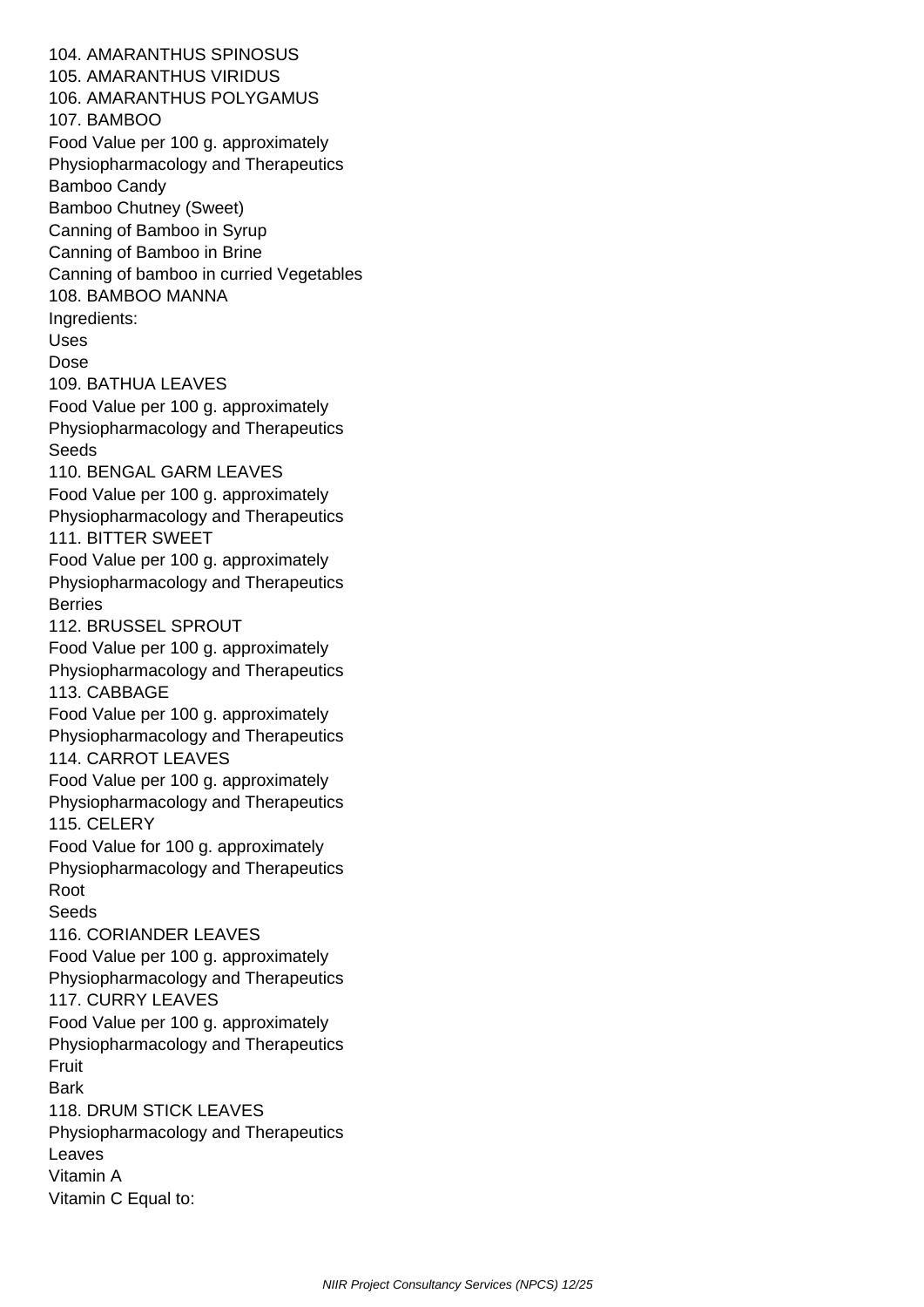**Calcium**  Fruits Flowers **Bark**  Root Seeds Gum 119. ENDIVE Food Value per 100 g. approximately Physiopharmacology and Therapeutics Chemical Constituents Seeds Root 120. EVOLVULUS ALSONDIS 121. FENUGREEK Food Value per 100 g. approximately Physiopharmacology and Therapeutics **Seeds**  122. GARDEN CRESS Food Value per 100 g. approximately Physiopharmacology and Therapeutics Seeds Roots 123. INDIAN SORREL Physiopharmacology and Therapeutics Direction 124. IPOMOEA Food Value per 100 g. approximately Physiopharmacology and Therapeutics 125. KHESARI LEAVES Food Value per 100 g. approximately Physiopharmacology and Therapeutics 126. LETTUCE Food Value per 100 g. approximately Physiopharmacology and Therapeutics Seeds 127. MINT Food Value per 100 g. approximately Physiopharmacology and Therapeutics Menthol oil or (Oleum mentha pip B.P.C.) Chemical Composition Medicinal Uses Menthol (Peppermint-ka-phool) Medicinal uses of Menthol Menthol Mixture Directions for use of Menthol mixture Childrenâ€<sup>™</sup>s Colds Cold in the head and chest Sore throat and Colds Influenza Burns and Scalds Minor cuts and Sores Internal uses of Menthol Mixture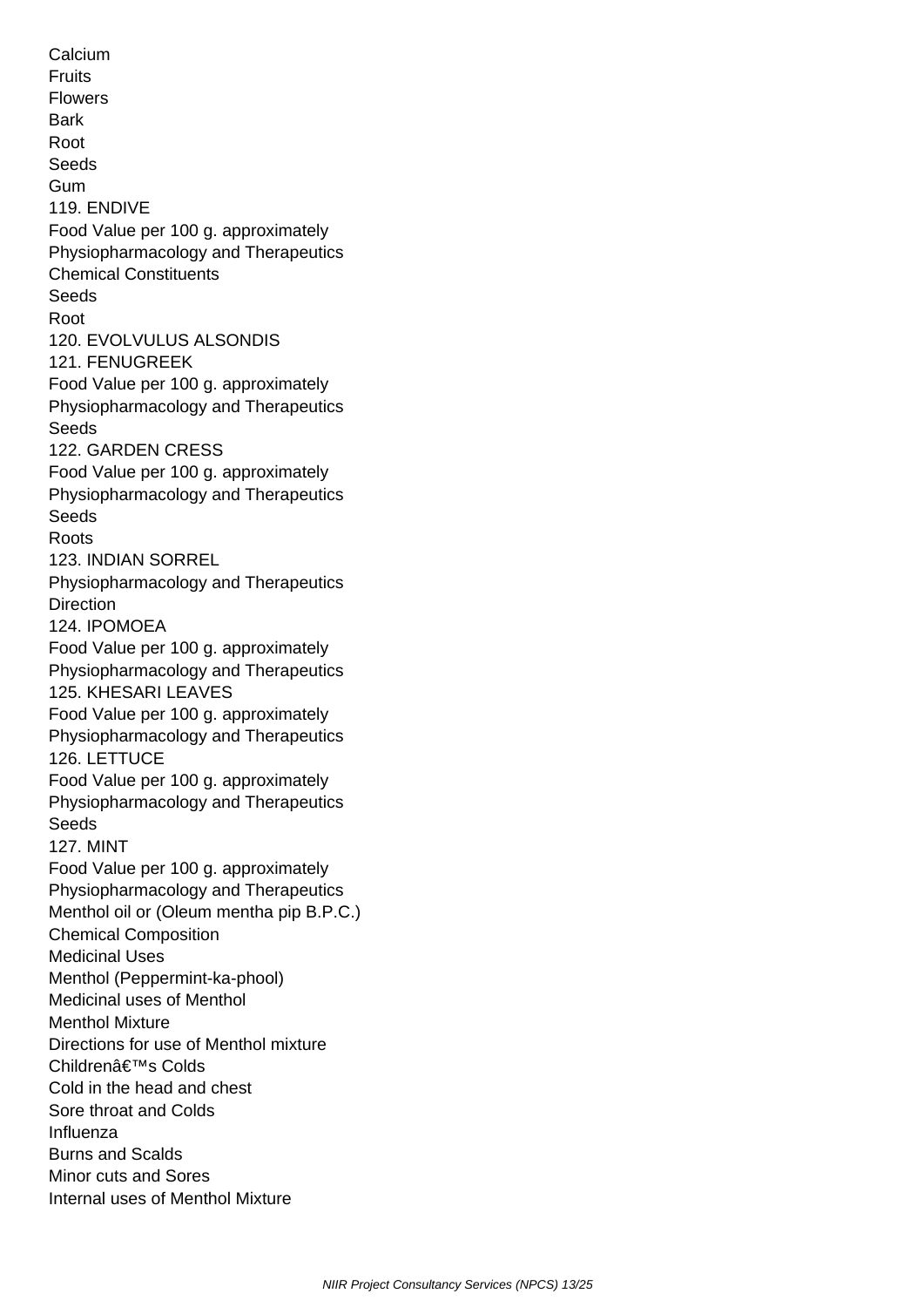128. DILL-LEAVES Physiopharmacology and Therapeutics Dill seeds Dill Seed Oil 129. RED SORREL Physiopharmacology and Therapeutics Root 130. SPINACH Food Value per 100 g. approximately Physiopharmacology and Therapeutics Indications of Spinach in Pediatrics Indications of Spinach in Pregnancy How to prevent Spinach spoilage PART-V MISCELLANEOUS VEGET 131. ARTHICHOKE Physiopharmacology and Therapeutics 132. ASPARAGUS ADSCENDENS Physiopharmacology and Therapeutics 133. ASPARAGUS-SARMENTOSUS Physiopharmacology and Therapeutics 134. ATRIPLEX Physiopharmacology and Therapeutics 135. ALLIUM ASCALONICUM Physiopharmacology and Therapeutics 136. BOERHAAVIA DIFFUSA Physiopharmacology and Therapeutics Root 137. BRAHAMI Physiopharmacology and Therapeutics Chemical Composition Brahami Hair Oil Method of preparation 138. COLEUS AROMATICUS Physiopharmacology and Therapeutics 139. COLEUS PERVIFLOROUS 140. CANNA EDULIS 141. FLYSANTHUS HYSSOPIODES 142. OLDENLANDIA 143. PARSLANE Physiopharmacology and Therapeutics Seeds 144. THICK LEAVED LAVENDER Physiopharmacology and Therapeutics 145. TRICHODESMA INDICUM PART-VI NON-LEAFY VEGETAB 146. AMLA Food Value per 100 g. approximately Physiopharmacology and Therapeutics Comparative food value of Amla Amla Hair Oil **Preparation**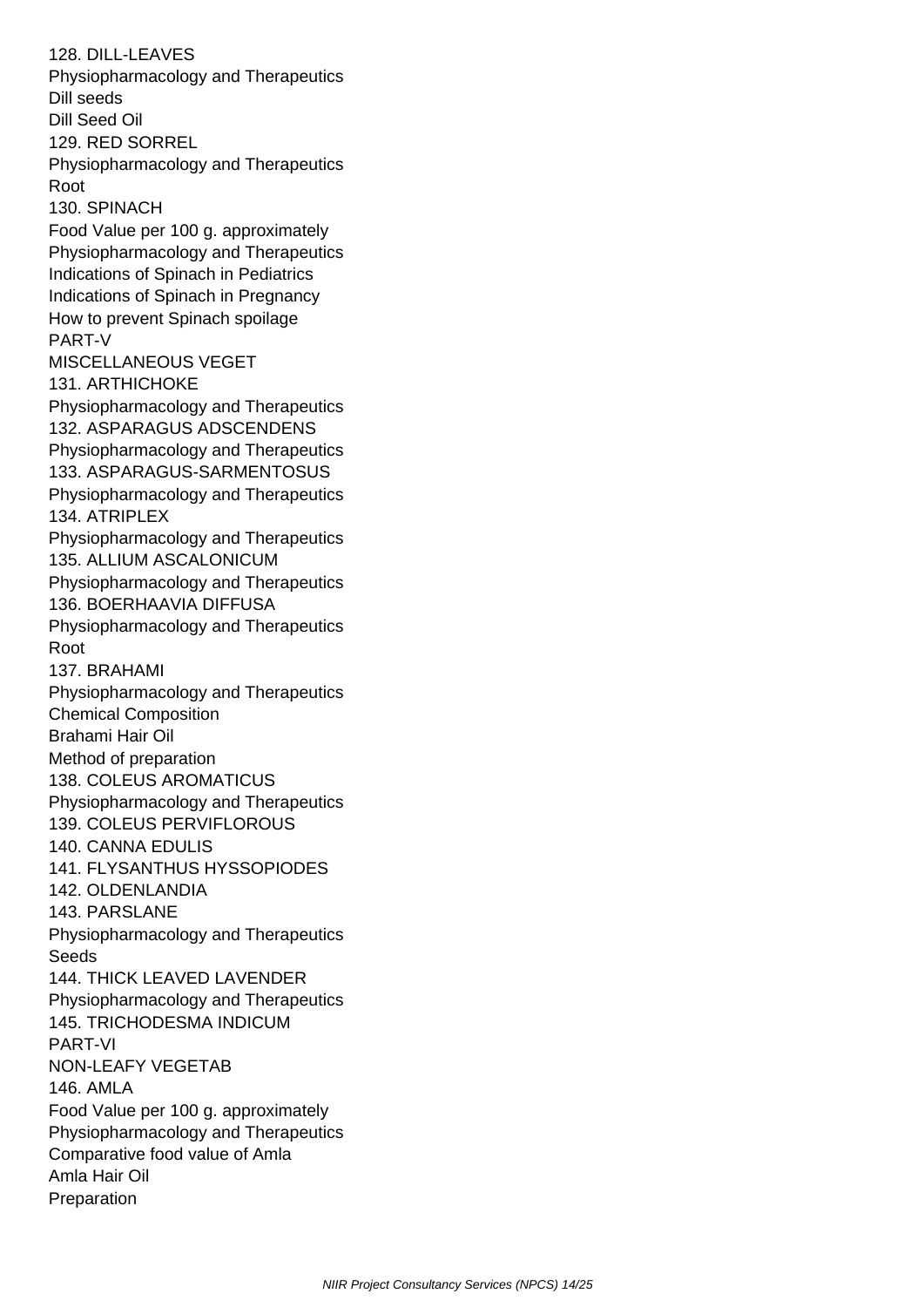Method of preparation Seeds **Bark**  Leaves 147. STAR-GOOSE BERRY 148. ASH GOURD Food Value per 100 g. approximately Physiopharmacology and Therapeutics Petha Sweet-meat or Candy Seeds Peel 149. BITTER GOURD Food Value per 100 g. approximately Physiopharmacology and Therapeutics Roots 150. BOTTLE GOURD Physiopharmacology and Therapeutics Bottle gourd candy or halwa Preparation Method Uses Peel 151. BRINJAL Food Value per 100 g. approximately Physiopharmacology and Therapeutics Leaves Seeds 152. BROAD BEANS Food Value per 100 g. approximately Physiopharmacology and Therapeutics 153. DOUBLE BEANS 154. CALABASH CUCUMBER Food Value per 100 g. approximately Physiopharmacology and Therapeutics Seeds and Leaves 155. CAULIFLOWER Food Value per 100 g. approximately Physiopharmacology and Therapeutics Leaves 156. CHOCHO MARROW Food Value per 100 g. approximately Physio pharmacology and Therapeutics 157. CLUSTER BEANS Food Value per 100 g. approximately 158. CUCUMBER Food Value per 100 g. approximately Physiopharmacology and Therapeutics Seeds Leaves Root 159. FRENCH BEANS Food Value per 100 g. approximately Physiopharmacology and Therapeutics 160. GOA BEANS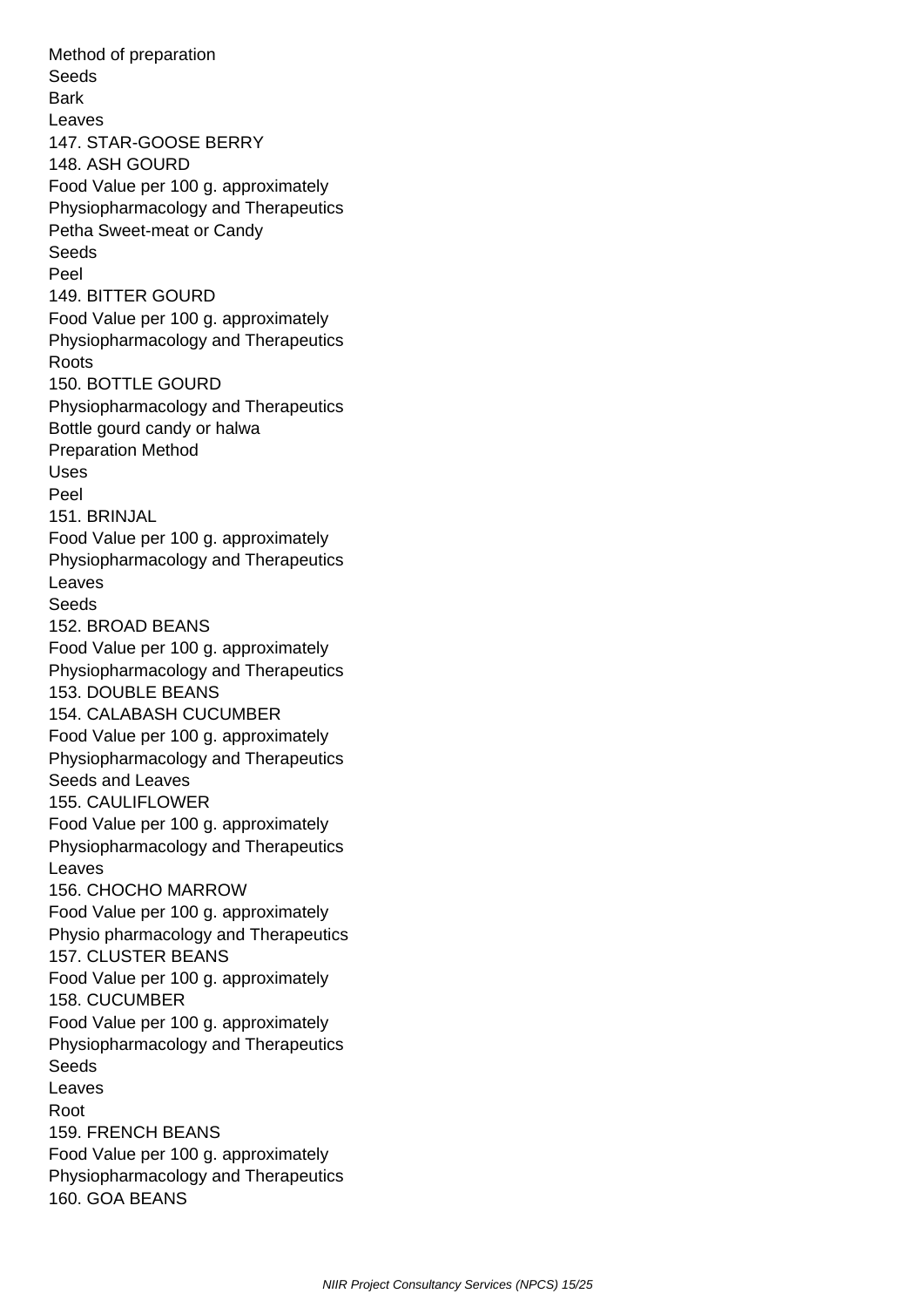Physiopharmacology and Therapeutics 161. KANDORI Physiopharmacology and Therapeutics 162. KHAMRAK 163. LADY'S FINGER Food Value per 100 g. approximately Physiopharmacology and Therapeutics Leaves Roots 164. PEAS Food Value per 100 g. approximately (3/4 cup) Physiopharmacology and Therapeutics 165. PUMPKIN Food Value per 100 g. approximately Physiopharmacology and Therapeutics Seeds Leaves 166. CUCURBITA PEPO 167. RIDGE GOURD Food Value per 100 g. approximately Physiopharmacology and Therapeutics Seeds Leaves Root 168. BITTER RIDGE GOURD Physiopharmacology and Therapeutics Leaves 169. SNAKE GOURD Food Value per 100 g. approximately Physiopharmacology and Therapeutics Leaves 170. WILD SNAKE GOURD Leaves **Seeds**  Roots 171. PARWAL 172. SOYA-BEAN Food Value per 100 g. approximately Physiopharmacology and Therapeutics Comparative food value of Soya-bean Soya-bean milk Comparative value of Soya-bean Milk with Cow's Milk Soya-bean curds Toxic factor in Soya-bean 173. SUNDAKAI Food value per 100 g. approximately 174. SWORD-BEAN Food Value per 100 g. approximately Physiopharmacology and Therapeutics Leaves Roots PART-VII ROOTS AND TUBERS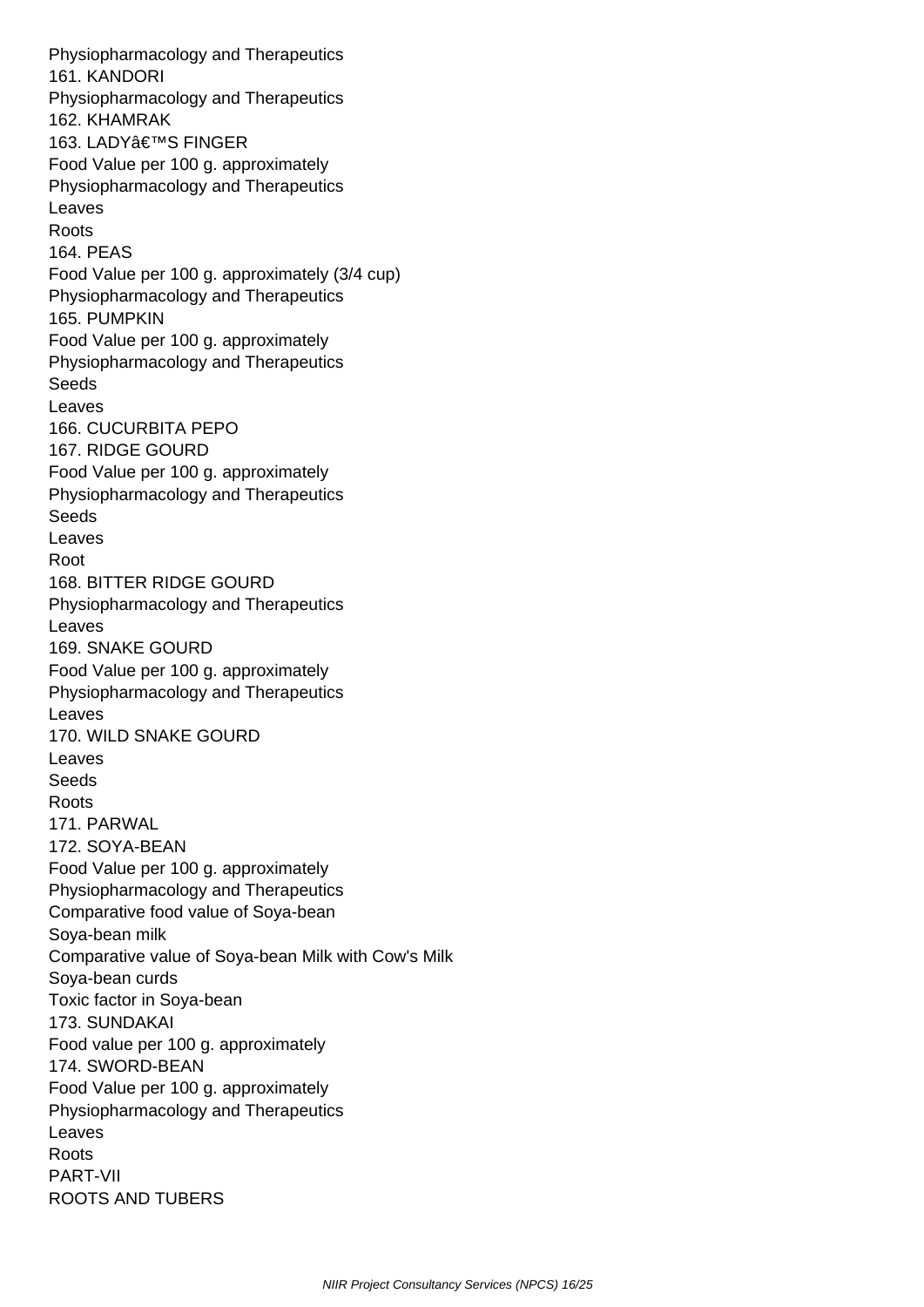175. BEET ROOT Food Value per 100 g. approximately Physiopharmacology and Therapeutics Leaves **Seeds**  176. CARROT Food Value per 100 g. approximately (1 large), Physiopharmacology and Therapeutics Seeds Spiced Carrot Juice Carrot Halwa (Halwa-e-Gazar). 177. COLOCASIA Food Value per 100 g. approximately. Physiopharmacology and Therapeutics Leaves 178. ONION Food Value per 100 g. approximately Physiopharmacology and Therapeutics Leaves **Seeds**  179. POTATO Food Value per 100 g. approximately Physiopharmacology and Therapeutics 180. RADISH Food Value per 100 g. approximately Physiopharmacology and Therapeutics Leaves Seeds 181. SWEET POTATO Food Value per 100 g. approximately Physiopharmacology and Therapeutics 182. TAPIOCA Food Value per 100 g. approximately 183. TURNIP Food Value per 100 g. approximately Seeds 184. YAM Food Value per 100 g. approximately Physiopharmacology and Therapeutics PART-VIII NUTS AND OIL SEEDS 185. ALMOND Food Value per 100 g. appoximately Physiopharmacology and Therapeutics Comparative food value of almonds Almond Syrup Almond oil: (Oleum amygdale B.P.) Almond Shell 186. BRAZIL NUT Food Value per 100 g. approximately 187. BUTTER-NUTS Food value per 15 g. approximately 188. CASHEW NUT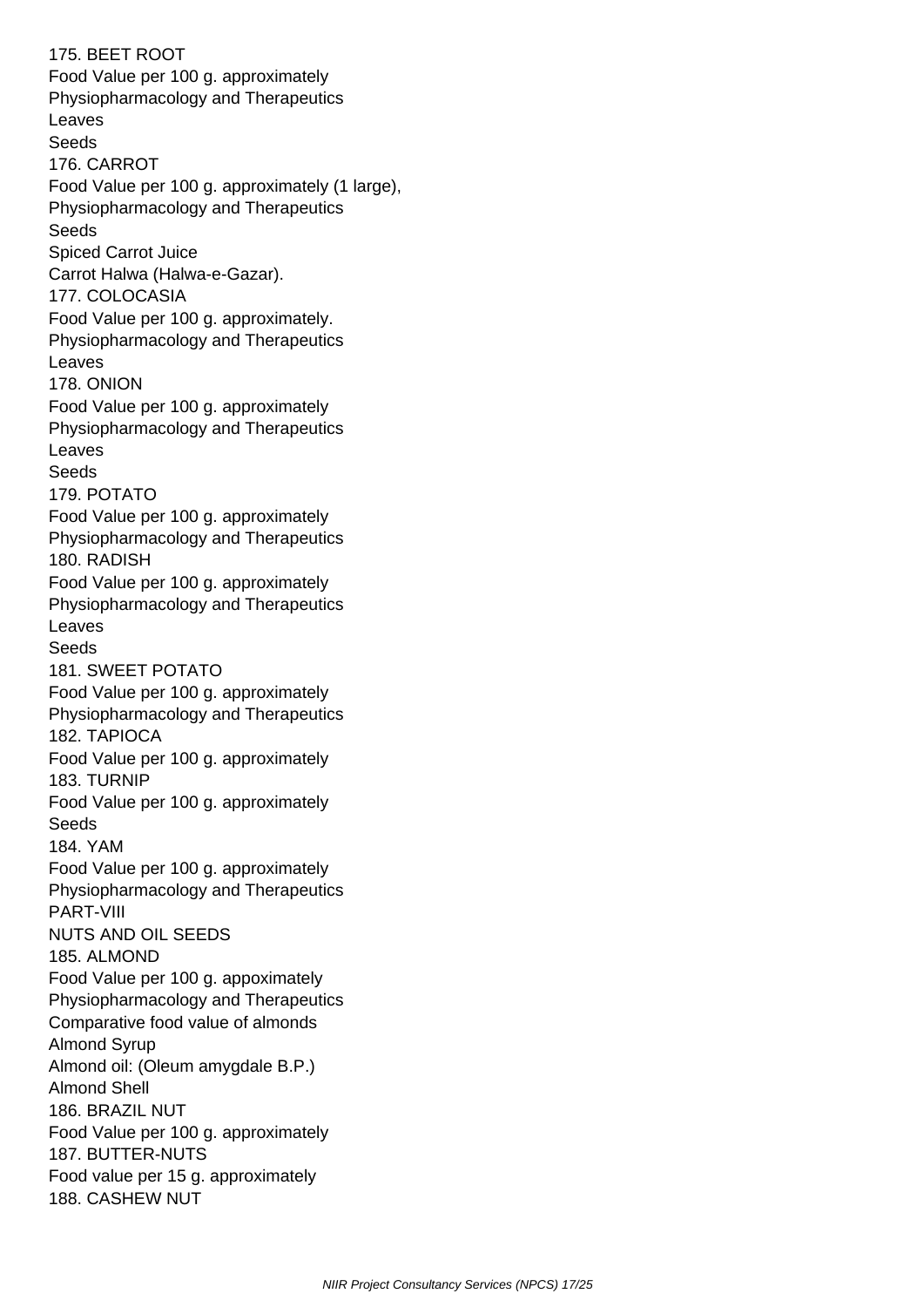Food Value per 100 g. approximately Physiopharmacology and Therapeutics **Bark**  189. COCONUT Food Value per 100 g. approximately Mythological Background of Coconut Tree The Fruit Kernel Cancer and Coconut Dry Kernel or Copra Tender Coconut Water or (Eleneer) Medicinal Uses of Tender Coconut Water Tender Coconut Water in Cholera Tender Coconut Water as a Substitute for Normal Saline Tender Coconut Water in Infections Tender Coconut Water as a Cosmetic Coconut Oil: (Oleum cocois B.P.) Uses of Coconut Oil Flower Coir Shell Coconut Toddy Leaves Stem Roots 190. CHESTNUT Food Value per 100 g. approximately Physiopharmacology and Therapeutics 191. COBNUT Food Value per 100g. approximately 192. CUDPAHNUTS OR ALMONDS Physiopharmacology and Therapeutics 193. FILBERT NUT Physiopharmacology and Therapeutics 194. GROUNDNUT OR PEANUT Food Value per 100 g. approximately Physiopharmacology and Therapeutics Essential Amino Acids (per l00 g. proteins) Comparative Food Value of Groundnuts Groundnuts in Obesity Groundnuts in Diabetes Groundnuts in Cardiovascular Disorders Preparation of Groundnut Milk Chemical Composition of Groundnut Milk Uses of Groundnut Milk Preparation of Curds Food Value of groundnut curds per 100 g. Fear of Cancer by Eating Groundnuts Groundnut Butter Groundnut Candies Groundnut Biscuits Groundnut Oil (oleum Arachis B.P.C.) Groundnut Cake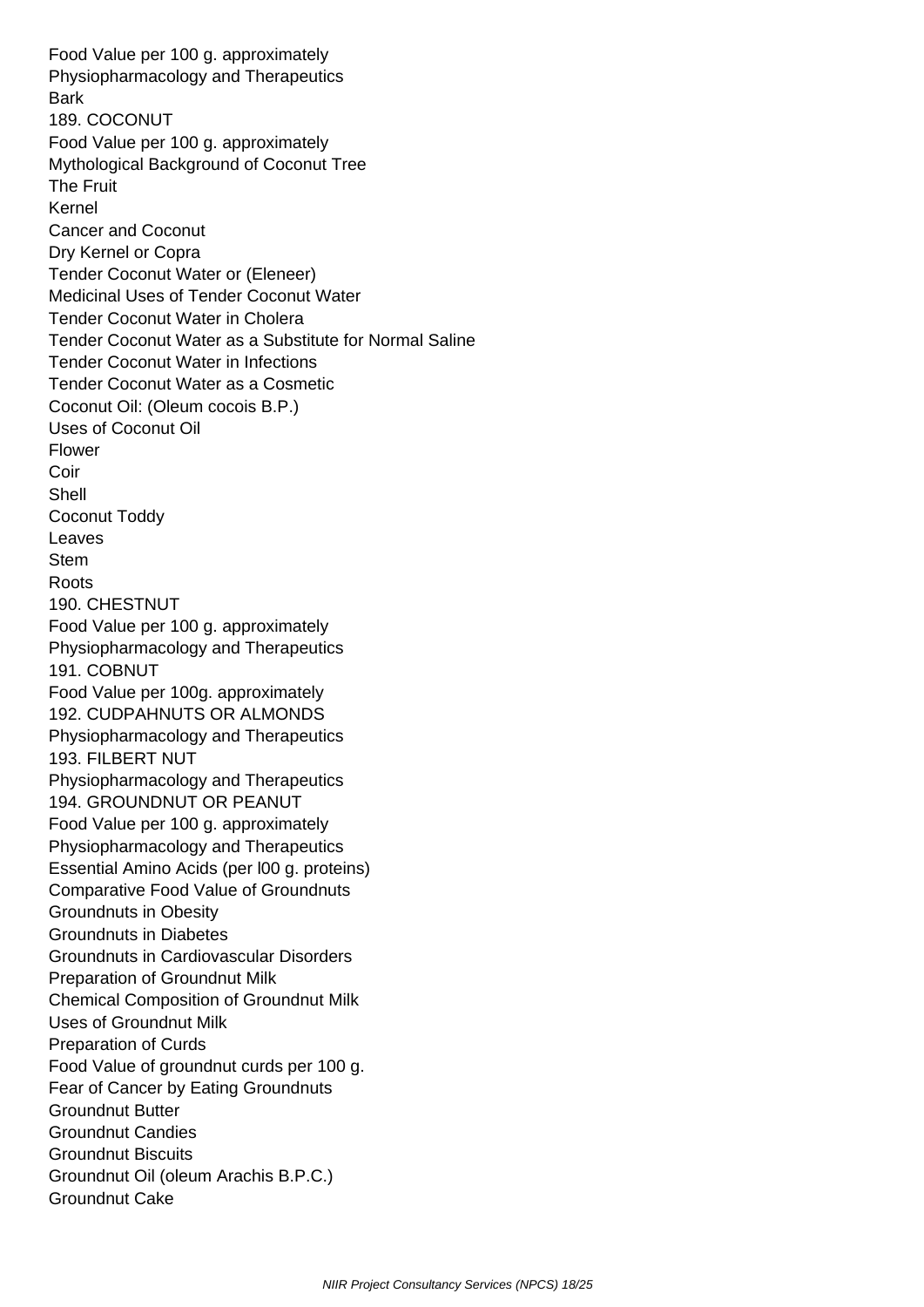195. PISTACHIONUT Food Value per 100 g. approximately Physiopharmacology and Therapeutics 196. WALNUT Food Value per 100g. approximately Physiopharmacology and Therapeutics Leaves **Bark**  197. WATER CHESTNUT Physiochemical Characteristics of Water Chestnut Physiopharmacology and Therapeutics 198. CASTOR SEED Physiopharmacology and Therapeutics Castor Oil (oleum Ricini B.P.) Chemistry of Castor Oil Chemical Composition Castor Leaves Roots 199. COTTON SEED Physiopharmacology and Therapeutics Cotton seeds Cotton Seed Oil (Oleum Gossypii seminis, B.P.) Leaves Flowers **Bark**  200. GINGELLY SEEDS Food Value per 100 g. approximately Physiopharmacology and Therapeutics Gingelly Oil (Oleum Sesami B.P.C.) Leaves 201. OLIVE OIL Physiopharmacology and Therapeutics Chemical Composition 202. SAFFLOWER SEED Physiopharmacology and Therapeutics Flowers Safflower Oil 203. SUNFLOWER SEEDS Physiopharmacology and Therapeutics PART-IX CEREALS OR MILLETS 204. BAJARA Food Value per 100 g. approximately Medicinal Value 205. BARLEY Food Value per 100 g. approximately Medicinal Value 206. OATS Food value per 100 g. approximately 207. JAWAR Food Value per 100 g. approximately Physiopharmacology and Therapeutics 208. ITALIAN MILLET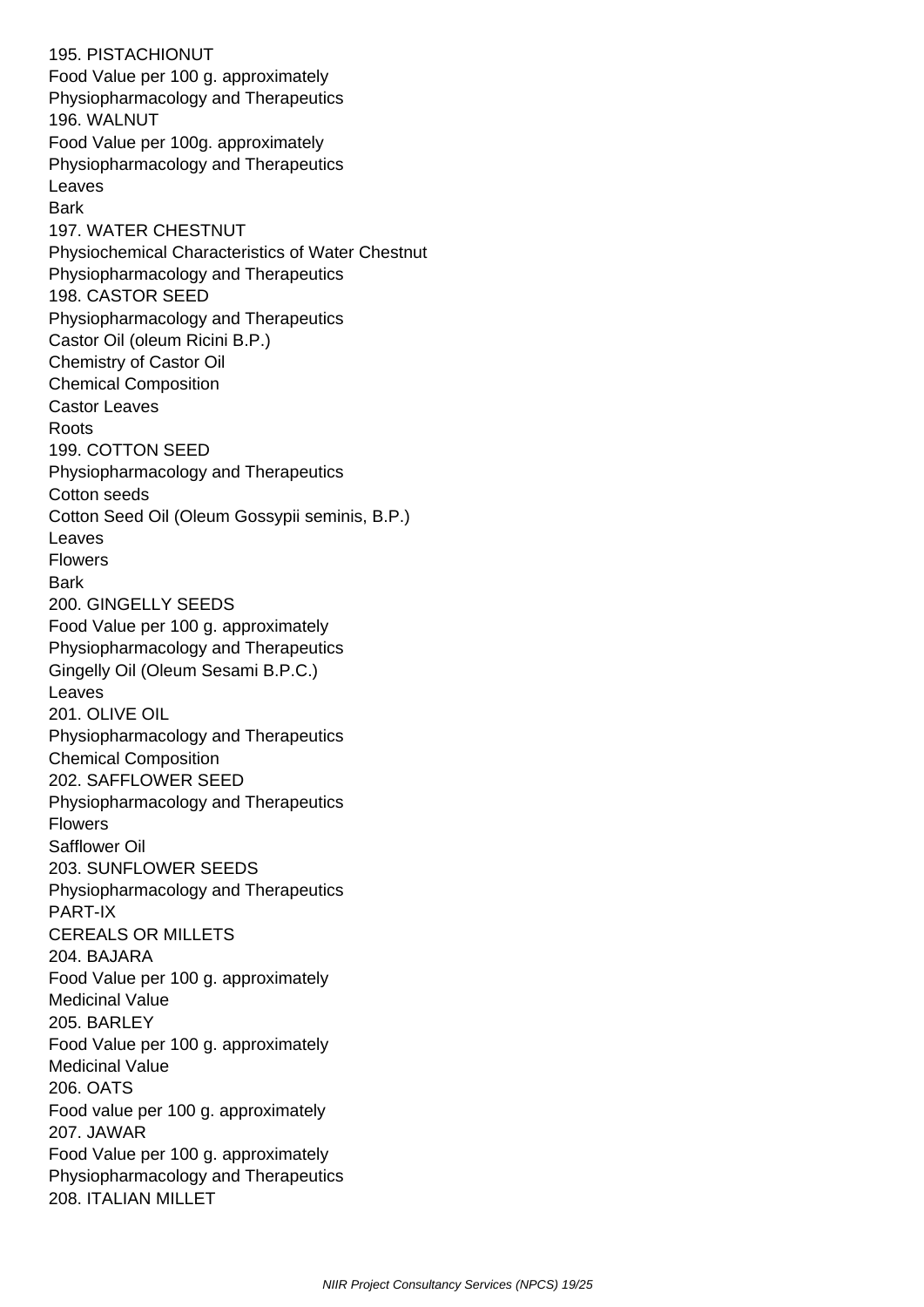Food Value per 100 g. approximately 209. MAIZE Food Value per 100 g. approximately Medicinal Value 210. RAGI Food Value per 100 g. approximately Essential Amino Acids (g. per 100 g. protein) Physiopharmacology and Therapeutics How to Prepare Good Quality Ragi Malt Food Value of the malt per 100 g. approximately 211. RICE Food Value per 100 g. approximately Physiopharmacology and Therapeutics Physical Structure of Rice Digestibility of Rice Effect of par-boiling Paddy Nutritive Value of Fermented Rice 212. ROUGH CHAFF Food Value per cent approximately Essential Amino Acids per 16 g N (per cent) Physiopharmacology and Therapeutics 213. WHEAT Food Value per 100 g. approximately Essential Amino Acids (g. per 100 g. protein) Physiopharmacology and Therapeutics Physical Structure of Wheat Chemical composition of Endosperm per 100 g. approximately Chemical composition of bran per 100 g. approximately Chemical composition of germ per 100 g. approximately Wheat Products Whole Wheat Flour White Wheat Flour Semolina (Soji or Rava) Brown Bread (whole wheat flour) White Bread Digestibility of Bread How to Select a Good Quality Bread **Chapaties**  Macaroni 214. FAREX PULSES 215. BENGAL GRAM Food Value per 100 g. approximately Physiopharmacology and Therapeutics 216. BLACK GRAM Food Value per 100 g. approximately Essential Amino Acids (g. per 100 g. protein) Physiopharmacology and Therapeutics How to Prepare Good Quality Papad (Black gram dal wafers) Method of Preparation Leaves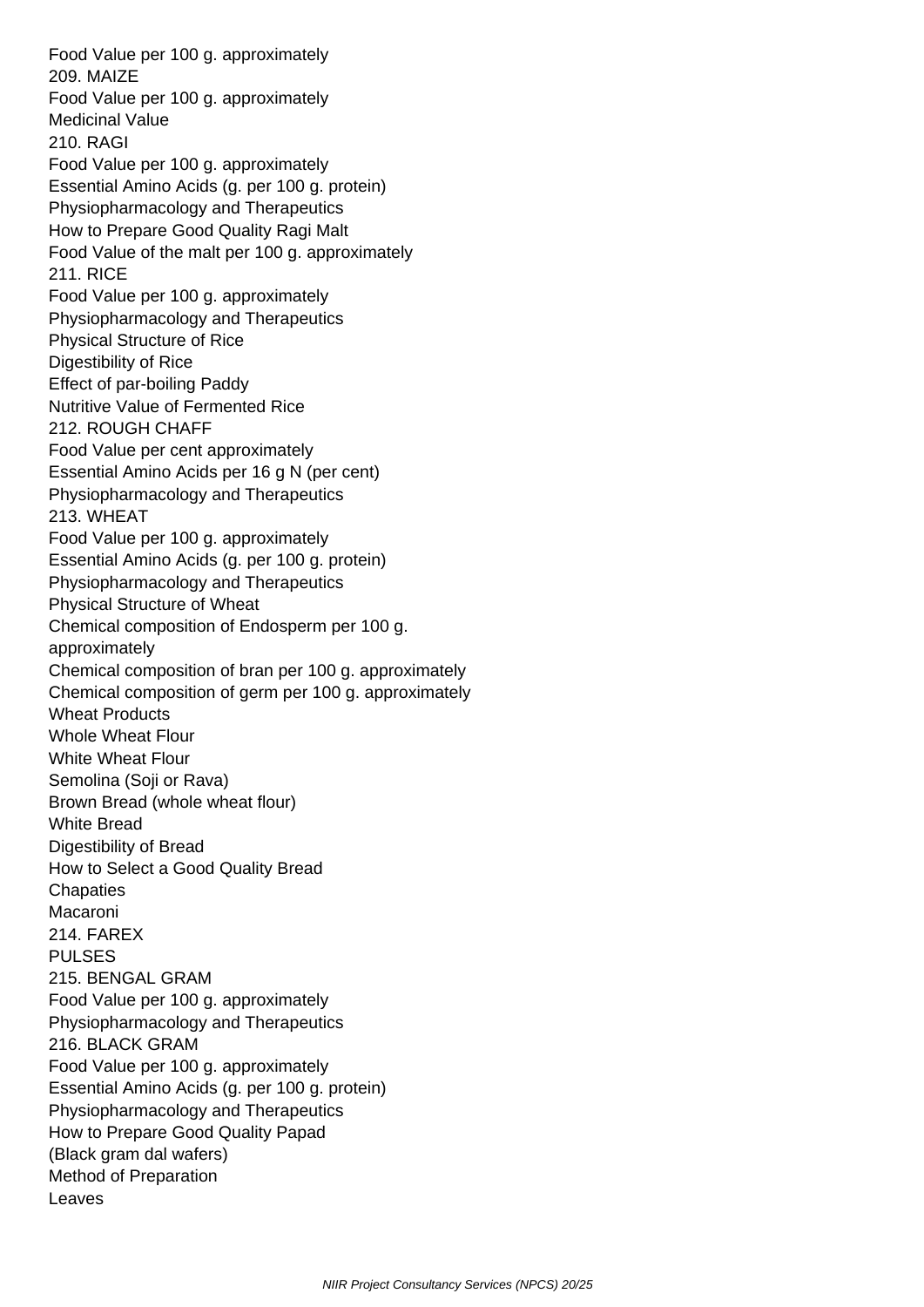Roots 217. COW-GRAM Food Value per 100 g. approximately Essential Amino Acids (g. per 100 g. protein) Physiopharmacology and Therapeutics 218. FIELD BEAN Food Value per 100 g. approximately Essential Amino Acids (g. per 100 g. protein) Physiopharmacology and Therapeutics 219. GREEN GRAM Food Value per 100 g. approximately Essential Amino Acids (g. per 100 g. protein) Physiopharmacology and Therapeutics 220. HORSE GRAM Food Value per 100 g. approximately Essential Amino Acids (g. per 100 g. protein) Physiopharmacology and Therapeutics Horse Gram in the Treatment of Urinary Calculi How Urinary Stones are Formed Kinds of Urinary Stones or Calculi 1. Phosphatic Calculi 2. Uric acid Calculi 3. Oxalate Calculi 4. Cystine Calculi 5. Xanthine Calculi 6. Staghorn Calculi Signs and Symptoms of Urinary Stones Management of Renal Colic Leaves 221. KHESRI DAL Physiopharmacology and Therapeutics 222. LENTIL Food Value per 100 g. approximately Essential Amino Acids (g. per 100 g. protein) Physiopharmacology and Therapeutics 223. RED-GRAM Food Value per 100 g. approximately Essential Amino Acids (g. per 100 g. protein) Medicinal Value PART-XI SPICES Uses of Spices 224. ASAFOETIDA Food Value per 100 g. approximately Physiopharmacology and Therapeutics Chemical Composition Hing in Gynaecology and Obstetrics 225. CARDAMOM Food Value per 100 g. approximately (Nelliampathy Estate Cardamom seeds) Physiopharmacology and Therapeutics 226. CHILLIES Food Value per 100 g. approximately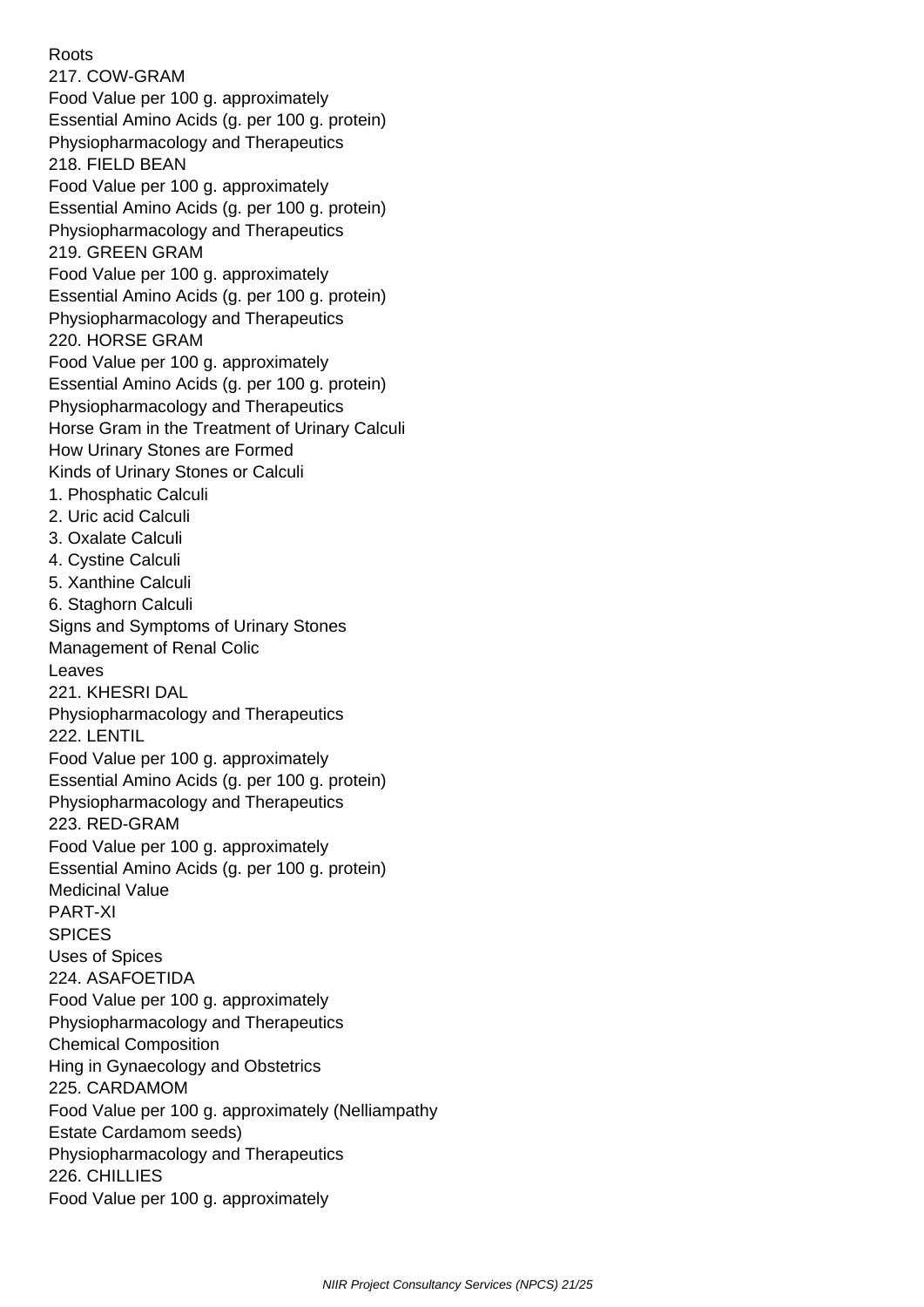Physiopharmacology and Therapeutics Rutin Red Chillies 227. CINNAMON Physiopharmacology and Therapeutics Cinnamon Oil (Oleum cinnamomi, B.P.) Chemical Composition 228. CLOVE Food Value per 100 g. approximately Physiopharmacology and Therapeutics Clove Oil (Oleum caryophylli B.P.) Chemical Composition 229. CORIANDER Physiopharmacology and Therapeutics Chemical Composition 230. CUMIN Food Value per 100 g. approximately Physiopharmacology and Therapeutics 231. GARLIC Food Value per 100 g. approximately Physiopharmacology and Therapeutics Garlic is an Excellent Tonic Preparation of Makradhwaja Chemical Composition Pharmacological Action Therapeutics of Makradhwaja 232. GINGER Food Value per 100 g. approximately Physiopharmacology and Therapeutics Chemical Composition 233. MACE AND NUTMEG Food Value per 100 g. approximately Physiopharmacology and Therapeutics Chemical Composition Nutmeg Nutmeg Oil. Oleum Myristicae B.P. Chemical Composition 234. OMUM Food value per 100 g. approximately Physiopharmacology and Therapeutics Chemical Composition Ajowan Oil (Oleum Ajowan I.C.A.) Chemical Composition Thymol (Ajowan ka-phool or Sat-e-ajowan, B.P.) 235. PEPPER Food value per 100 g. approximately Physiopharmacology and Therapeutics Chemical Composition Confectio Pepper 236. SAUNF Physiopharmacology and Therapeutics Chemical Composition Saunf Oil (Oleum foeniculi B.P.C.)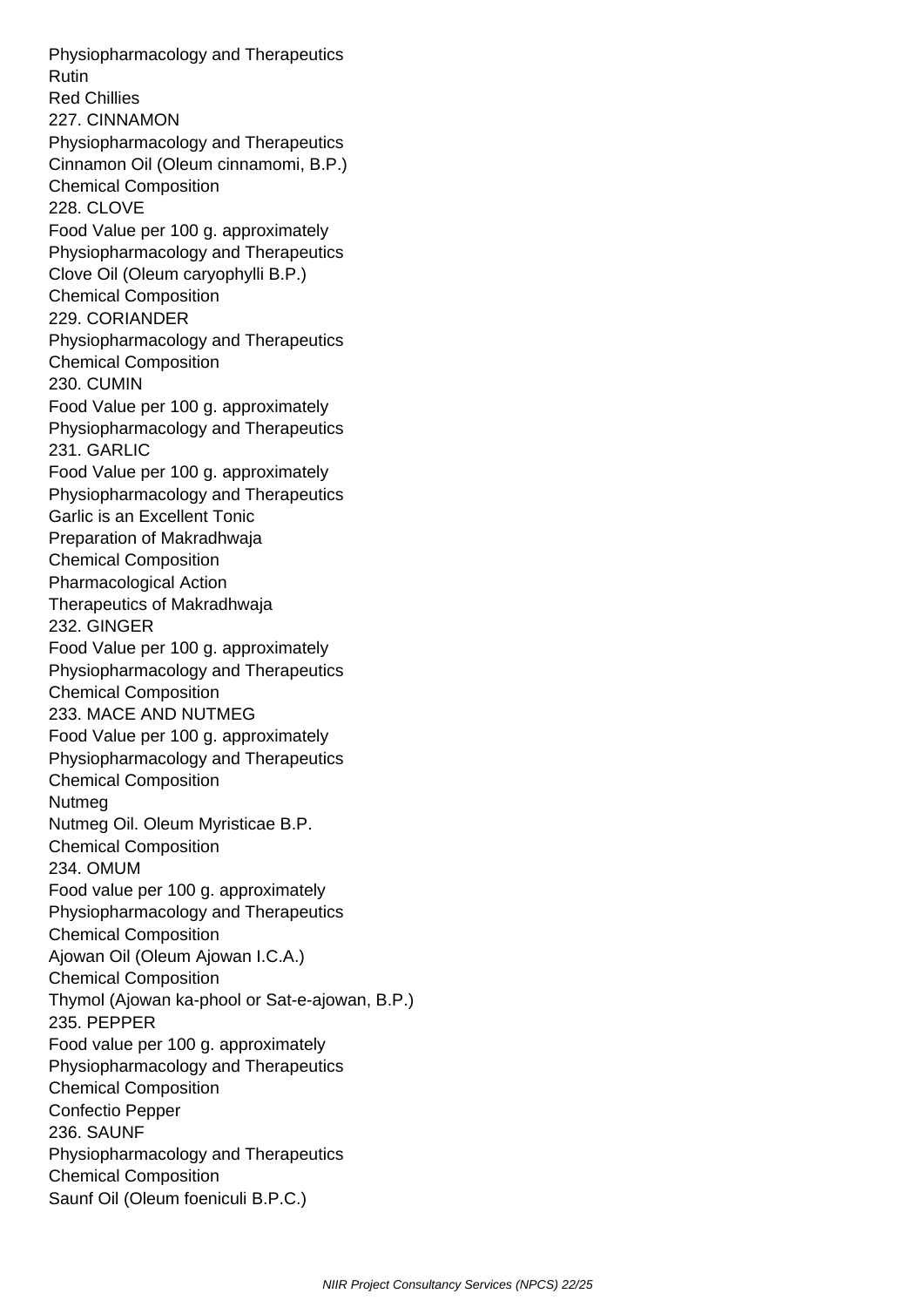Leaves Root 237. SINAPIS Food value per 100 g. approximately Physiopharmacology and Therapeutics Chemical Composition Mustard Oil (Oleum sinapis expressum) 238. TAMARIND Food value per 100 g. approximately Physiopharmacology and Therapeutics Chemical Composition Leaves Flowers **Bark**  Seed 239. TURMERIC Food Value per 100 g. approximately Physiopharmacology and Therapeutics PART-XII MISCELLANEOUS FOODS 240. ARECA NUT Food Value per 100 g. approximately Medicinal Value Chemical Composition 241. ARROWROOT Food Value per 100 g. approximately Medicinal value 242. BETEL LEAVES Food Value per 100 g. approximately Medicinal Value Oral Cancer and Betel Leaves Chewing What is Cancer ? What Causes Cancer ? Which are the Most Common Sites of Cancer ? Who Gets Cancer Easily ? Is Cancer Curable ? How to Detect Early Cancer ? How Betel-chewing Causes Cancer ? Clinical Findings in Group A The Factors that Cause Cancer by Chewing Betel Leaves How to prevent and cure oral cancer Other uses of betel leaves 243. COCOA Food Value per cup of cocoa (milk 8 ozs, cocoa 6 g. sugar 15 g.) Medicinal Value Chemical Composition of Cocoa 244. COFFEE Food Value per cupful of coffee having 6 ounces decoction, 2 ounces milk and 15 g. sugar. Physiopharmacology and Therapeutics Difference between C. Arabica and C. Robusta C. Arabica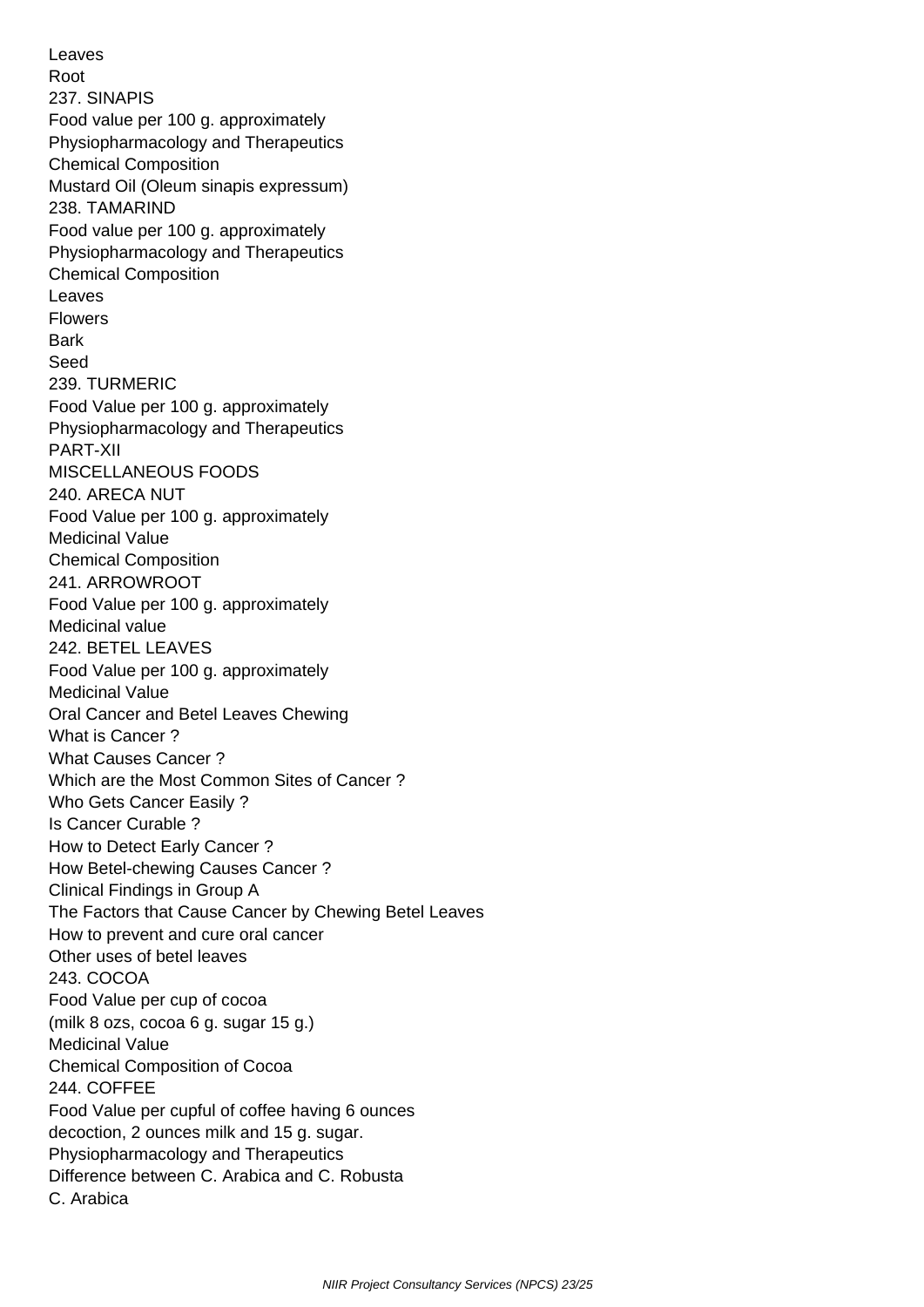C. Robusta Chemical Composition of Coffee per cent Roasting and Grinding How to Prepare Good Coffee Uses of Coffee Bad Effects of Coffee 245. HONEY Food Value per 100 g. 5 table spoons approximately Chemical Composition Physiopharmacology and Therapeutics Honey Comb 246. KOLA Medicinal Uses Chemical Composition 247. SAGO Food Value per 100 g. approximately Medicinal Value 248. SUGAR CANE Food Value per 100 g. approximately Medicinal Value 249. SUGAR 250. TEA How to Prepare Good Tea Uses of Tea Bad Effects of Drinking Tea in Excess Foods Rich in Fluorides (Dry foods ppm) How Hyperfluoridation Occurs Signs and Symptoms of Hyperfluorosis Defluoridation of Water 251. VINEGAR Vinegar or Sirka 252. YEAST Food Value per 100 g. approximately Medicinal Value Caution 253. Poppy Seeds

## **About NIIR**

**NIIR PROJECT CONSULTANCY SERVICES (NPCS)** is a reliable name in the industrial world for offering integrated technical consultancy services. NPCS is manned by engineers, planners, specialists, financial experts, economic analysts and design specialists with extensive experience in the related industries.

Our various services are: Detailed Project Report, Business Plan for Manufacturing Plant, Start-up Ideas, Business Ideas for Entrepreneurs, Start up Business Opportunities, entrepreneurship projects, Successful Business Plan, Industry Trends, Market Research, Manufacturing Process, Machinery, Raw Materials, project report, Cost and Revenue, Pre-feasibility study for Profitable Manufacturing Business, Project Identification, Project Feasibility and Market Study, Identification of Profitable Industrial Project Opportunities, Business Opportunities, Investment Opportunities for Most Profitable Business in India, Manufacturing Business Ideas, Preparation of Project Profile, Pre-Investment and Pre-Feasibility Study, Market Research Study, Preparation of Techno-Economic Feasibility Report, Identification and Section of Plant, Process, Equipment, General Guidance, Startup Help,